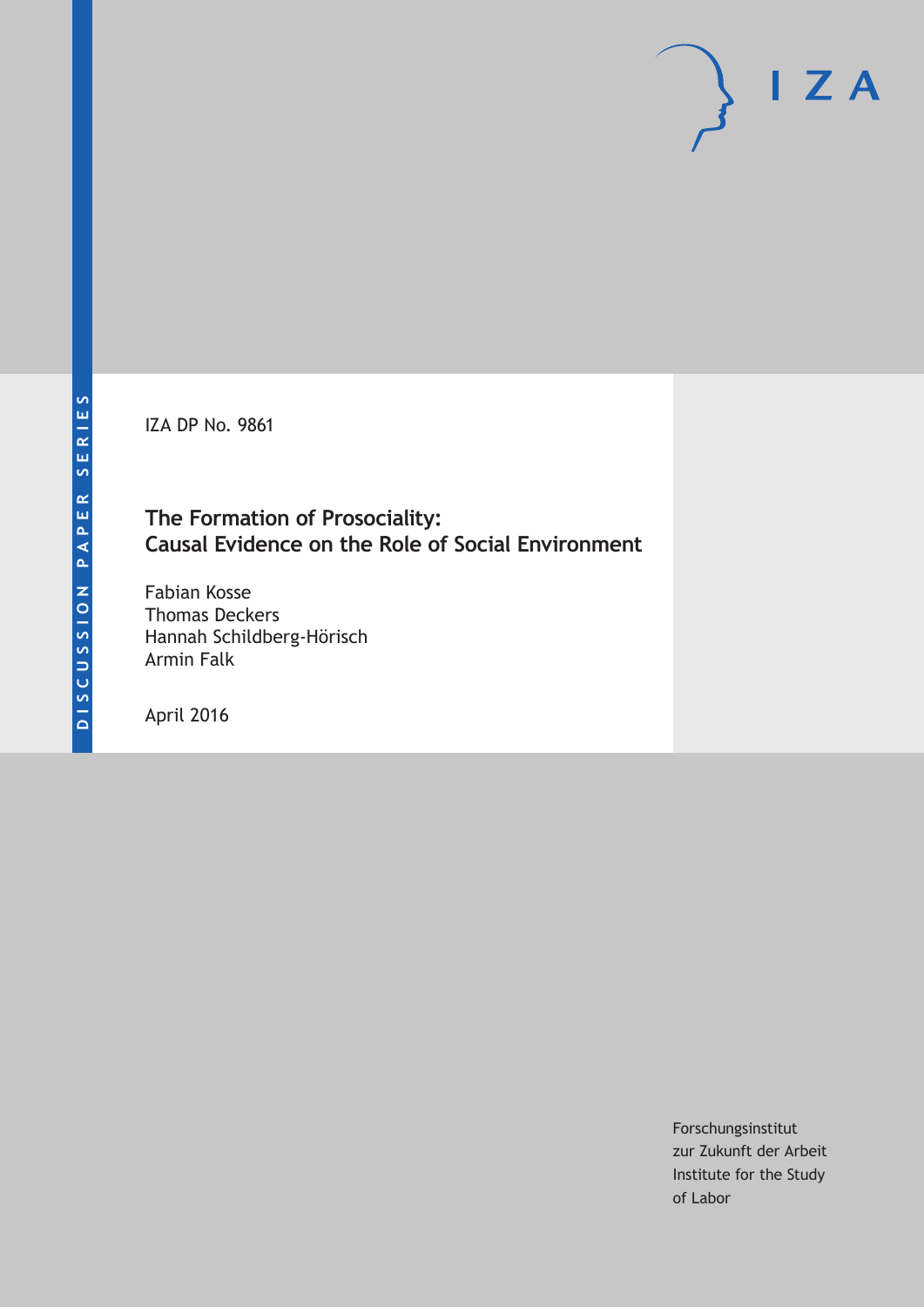# **The Formation of Prosociality: Causal Evidence on the Role of Social Environment**

### **Fabian Kosse**

*University of Bonn and IZA* 

## **Thomas Deckers**

*University of Bonn* 

### **Hannah Schildberg-Hörisch**

*University of Bonn and IZA*

# **Armin Falk**

*University of Bonn, briq and IZA* 

Discussion Paper No. 9861 April 2016

IZA

P.O. Box 7240 53072 Bonn Germany

Phone: +49-228-3894-0 Fax: +49-228-3894-180 E-mail: iza@iza.org

Any opinions expressed here are those of the author(s) and not those of IZA. Research published in this series may include views on policy, but the institute itself takes no institutional policy positions. The IZA research network is committed to the IZA Guiding Principles of Research Integrity.

The Institute for the Study of Labor (IZA) in Bonn is a local and virtual international research center and a place of communication between science, politics and business. IZA is an independent nonprofit organization supported by Deutsche Post Foundation. The center is associated with the University of Bonn and offers a stimulating research environment through its international network, workshops and conferences, data service, project support, research visits and doctoral program. IZA engages in (i) original and internationally competitive research in all fields of labor economics, (ii) development of policy concepts, and (iii) dissemination of research results and concepts to the interested public.

IZA Discussion Papers often represent preliminary work and are circulated to encourage discussion. Citation of such a paper should account for its provisional character. A revised version may be available directly from the author.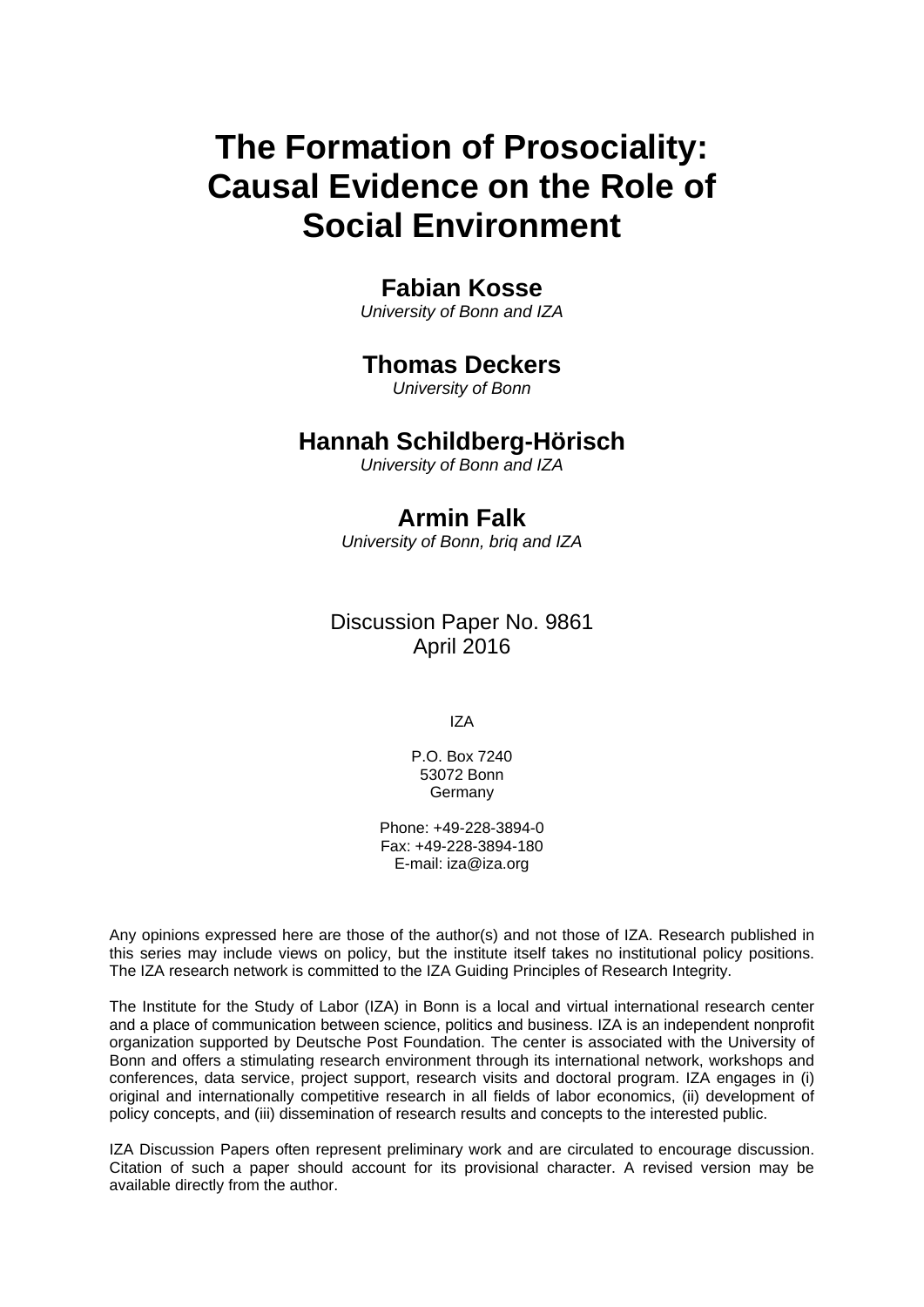IZA Discussion Paper No. 9861 April 2016

# **ABSTRACT**

# **The Formation of Prosociality: Causal Evidence on the Role of Social Environment\***

This study presents descriptive and causal evidence on the role of social environment for the formation of prosociality. In a first step, we show that socio-economic status (SES) as well as the intensity of mother-child interaction and mothers' prosocial attitudes are systematically related to elementary school children's prosociality. In a second step, we present evidence on a randomly assigned variation of the social environment, providing children with a mentor for the duration of one year. Our data include a two-year follow-up and reveal a significant and persistent increase in prosociality in the treatment relative to the control group. Moreover, enriching the social environment bears the potential to close the observed developmental gap in prosociality between low and high SES children. Our findings suggest that the program serves as a substitute for prosocial stimuli in the family environment.

JEL Classification: D64, C90

Keywords: formation of preferences, prosociality, social preferences, trust, social inequality

Corresponding author:

 $\overline{a}$ 

Armin Falk Center for Economics and Neuroscience University of Bonn Nachtigallenweg 86 53127 Bonn Germany E-mail: armin.falk@uni-bonn.de

<sup>\*</sup> Armin Falk gratefully acknowledges financial support through the Leibniz Program of the German Science Foundation (DFG) and the Benckiser Stiftung Zukunft.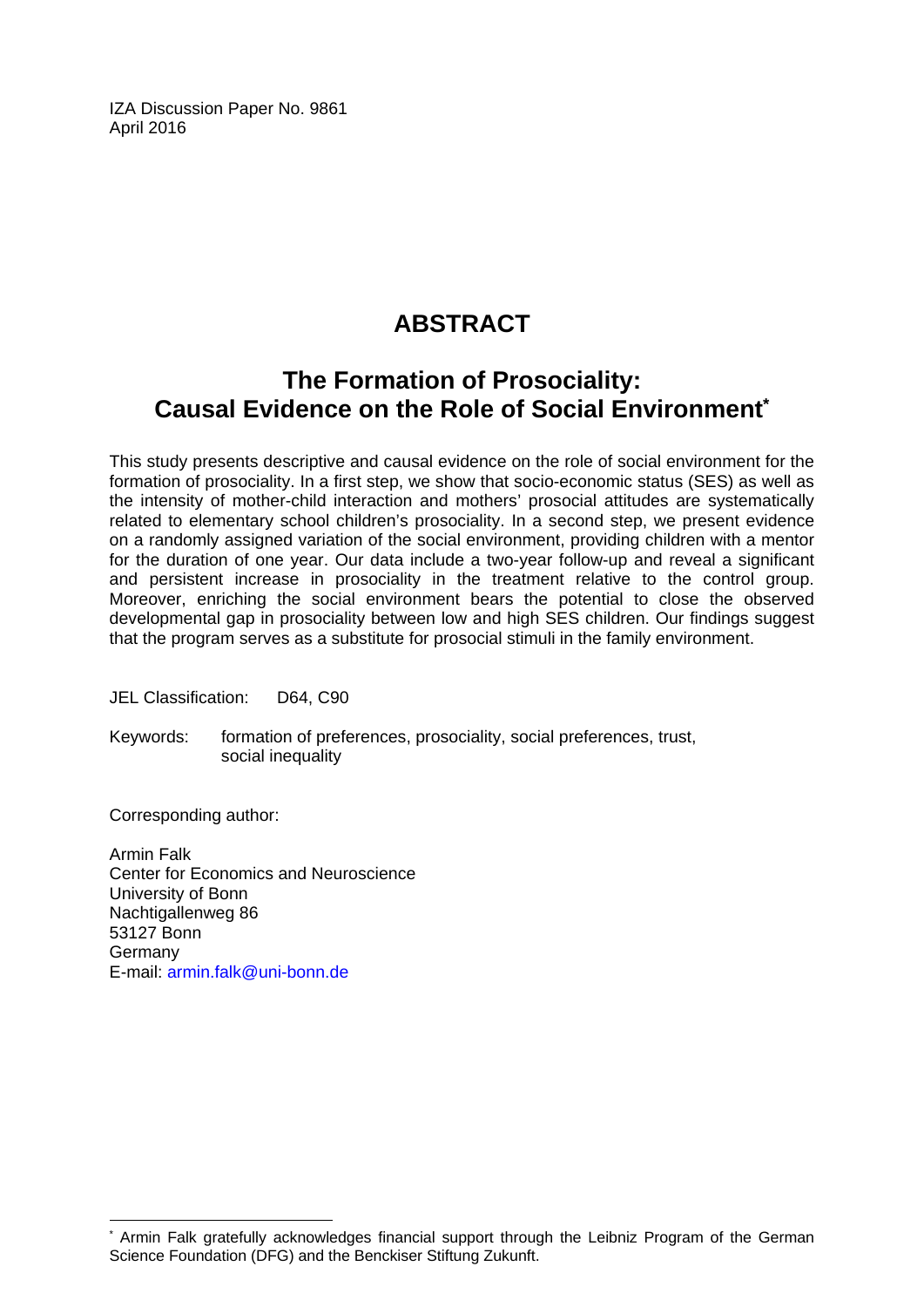## 1 Introduction

Prosociality is a particularly important aspect of human personality and affects a wide range of economic decisions and outcomes, e.g., the provision of public goods, contract enforcement, management of commons, governmental and judicial efficiency or economic growth (Fehr and G¨achter, 2002; Henrich et al., 2004; Carpenter and Seki, 2011; Burks et al., 2016; Knack and Keefer, 1997; Ostrom et al., 2002; La Porta et al., 1997; Guiso et al., 2009; Cooper and Kagel, 2009). Despite its fundamental importance, and significant advances in understanding the consequences of prosocial motivation, little is known about how prosociality forms. This paper therefore provides evidence on the formation of prosocial motivation, in particular on the causal role of social environment.

Our research strategy builds on the conceptual framework suggested by Cunha and Heckman  $(2007)^{1}$ . They highlight *childhood* as critical and sensitive period for the formation of personality<sup>2</sup>, and identify *parental background* and *investments* as the two primary drivers of personality formation. In this paper, we study both drivers in a sample of elementary school children: In terms of parental background we study the role of socio-economic status, patterns of social interaction between mother and child, as well as intergenerational transmission of prosociality. To study the causal impact of investments we randomly assigned children to an enriched social environment in the form of a mentoring program. This mentoring program is a well-established non-profit program called "Balu und Du" (German for "Baloo and You"). The program provides children with a mentor for the duration of one year. Conceptually, the idea of the program is to extend a child's horizon and to foster the acquisition of new skills and experiences through social interactions between mentor and child. By interacting with the mentor the child experiences that an unrelated and new contact person takes responsibility and spends effort and time with him. Hence, the mentor enriches a child's social environment, and serves as a potential prosocial role model.

Before and after the intervention, children and their parents were interviewed by trained interviewers. Children participated in incentivized choice experiments and answered a short questionnaire. Mothers completed an extensive questionnaire covering socio-economic background information, interaction patterns and assessments of personality regarding their children and themselves. To yield a comprehensive

<sup>1</sup>For biological and genetic determinants see, e.g., Fehr and Fischbacher (2003), Kosfeld et al. (2005) and Cesarini et al. (2008, 2009).

 ${}^{2}$ For descriptive evidence on development patterns of prosociality see, e.g., Harbaugh and Krause (2000), Sutter and Kocher (2007), Almås et al. (2010) and Fehr et al. (2008, 2013).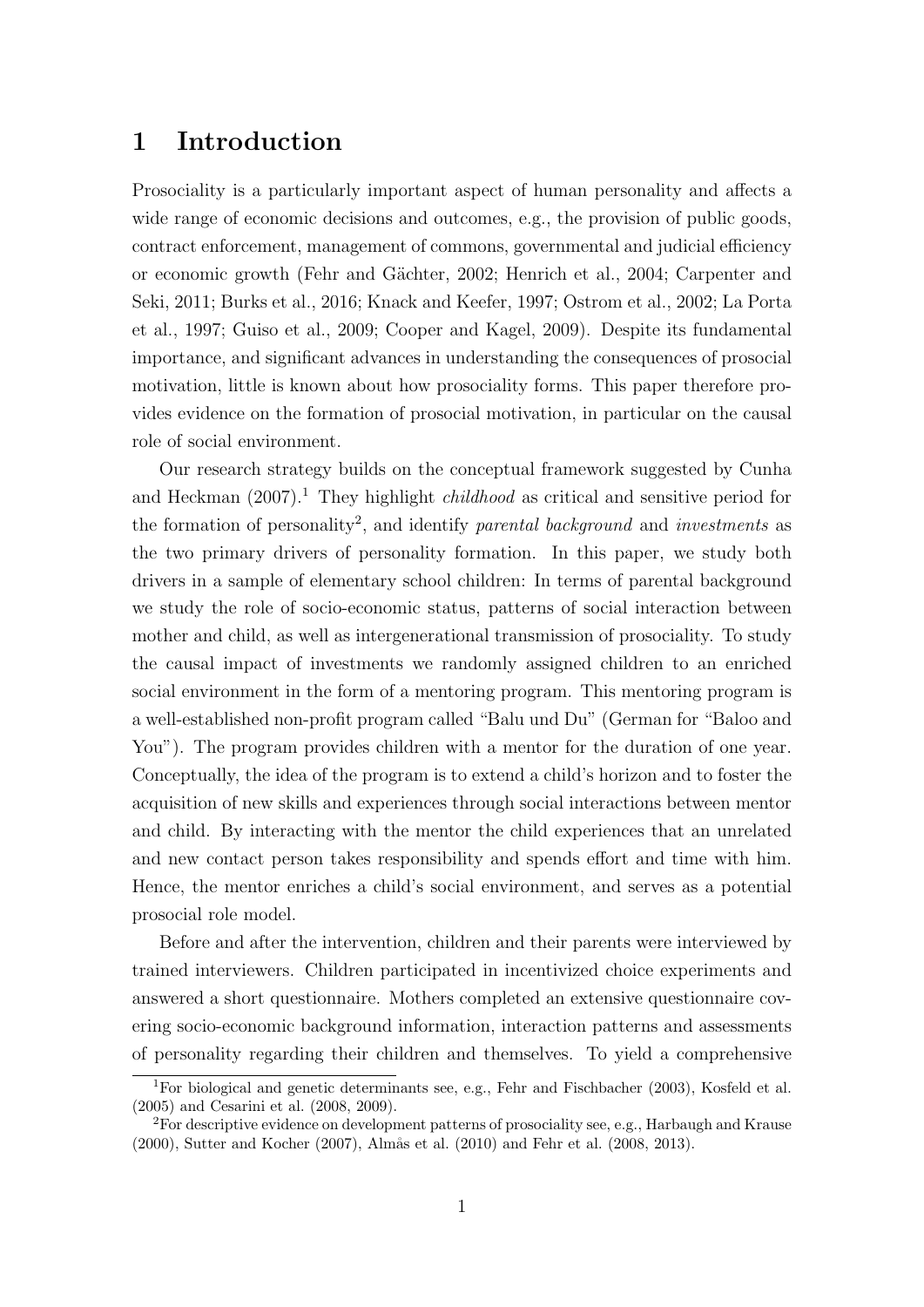measure of a child's prosociality we collected data on three facets: altruism, trust and other-regarding behavior in everyday life. Our measure of altruism is children's behavior in three incentivized experiments. Trust was measured using a wellestablished and experimentally validated three-item trust questionnaire. Moreover, we asked mothers to assess their child's general other-regarding behavior in everyday life. Our measures thus provide a comprehensive characterization of prosocial disposition using different data collection methods and statements from children and mothers. For the main analysis, we collapse the three facets into one joint measure of children's prosociality. In a similar vein, we generate a measure of prosociality for mothers and mentors. As for children, this measure consists of the three facets altruism, trust and other-regarding behavior.

Our sample was recruited using official registry data and consists of families interested in participating in the mentoring program and the interviews. More specifically, we study three distinct groups, which differ in terms of socio-economic and treatment status: Based on socio-demographic background information (household income, parental education and single parent status) we classify families as either low or high socio-economic status (SES). Among low SES families, we randomly assigned a subset of families to participate in the intervention. This is the treatment group (Treatment Low SES). The remaining families with low SES background form our intervention control group (Control Low SES). The third group consists of families with high SES background (Control High SES). Comparing outcomes between these groups allows us to study the two potential drivers of personality formation, parental background and investment, respectively. The comparison between Control Low SES and Control High SES informs about the role of parental background, i.e., differences in socio-economic endowments, social interaction patterns and intergenerational transmission of prosociality. Comparing Control Low SES and Treatment Low SES provides causal evidence on the potential role of investments in the form of providing an enriched social environment. In total, we collected three waves of data. After a baseline wave of interviews (wave 1), the treatment was randomly assigned and implemented. The one-year treatment period was closely followed by a post-treatment wave of interviews (wave 2), and a two-year follow-up wave (wave 3). In the main analysis we focus on post-treatment wave 2 data, but also use wave 1 to study baseline balance and systematic attrition, as well as wave 3 data to investigate whether the observed effects are enduring.

Our main findings can be summarized as follows. First, we find a pronounced developmental gap in elementary school children, depending on SES: Children from Control High SES households are significantly more prosocial than children from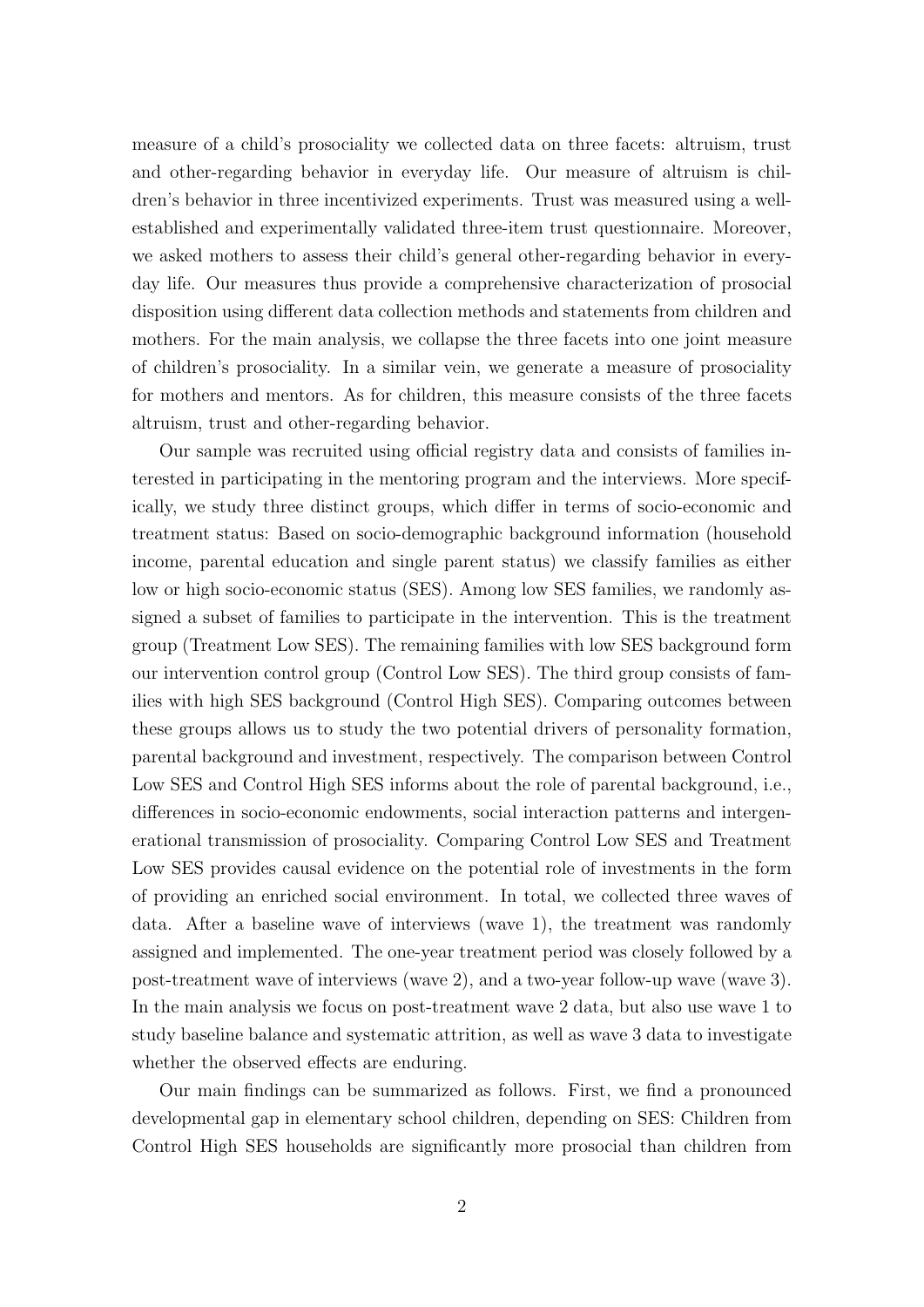Control Low SES households. The effect amounts to 22.6% of a standard deviation in prosociality. Moreover, we provide evidence on the intergenerational transmission of prosociality, and on the importance of mother-child interactions for the formation of prosociality. This sets the stage for our main analysis: Our second result shows that children whose social environment was randomly enriched through participation in the mentoring intervention score 27.3% of a standard deviation higher on the prosociality measure than children from the control group. Moreover, the observed high-low SES developmental gap in prosociality is closed, i.e., children from Treatment Low SES and Control High SES score very similarly on the prosociality measure. A particular important question concerns persistence, i.e., whether the effect of the mentoring program is enduring. Our third result shows that this is the case. Using wave 3 data indicates a general increase in prosociality for all three groups, and in particular persistence of the high-low SES gap and the treatment effect. Two years after the end of the intervention prosociality in Treatment Low SES is significantly higher than in Control Low SES, and there is no significant difference between Treatment Low SES and Control High SES.

Our findings reveal that prosociality is generally malleable, and confirm that parental background and investments are key drivers in the development process. They also lend support for the effectiveness of childhood interventions (Kautz et al., 2014; Rodríguez-Planas, 2012). In other words, interventions such as mentoring programs have the potential to systematically affect character formation and to close developmental gaps arising from "the accident of birth" (Heckman, 2008, 2013). In this sense our findings inform the discussion on social mobility, societal inequality and the intergenerational persistence of life outcomes (Putnam, 2015; Aizer and Currie, 2014; Currie and Moretti, 2003; Case et al., 2002).

The remainder of the paper is organized as follows. In the next section we discuss recruitment, our measures, details of the mentoring program and implementation of the intervention. Section 3 shows our results concerning parental background and investments, and section 4 concludes.

# 2 Study Design

This section introduces the design of the study. We first report how children and their families were recruited, how we classified them in terms of SES and how children were randomly assigned to treatment, resulting in our three groups Control Low SES, Treatment Low SES and Control High SES, respectively. We then describe the intervention, i.e., scope and concept of the mentoring program. Finally, we discuss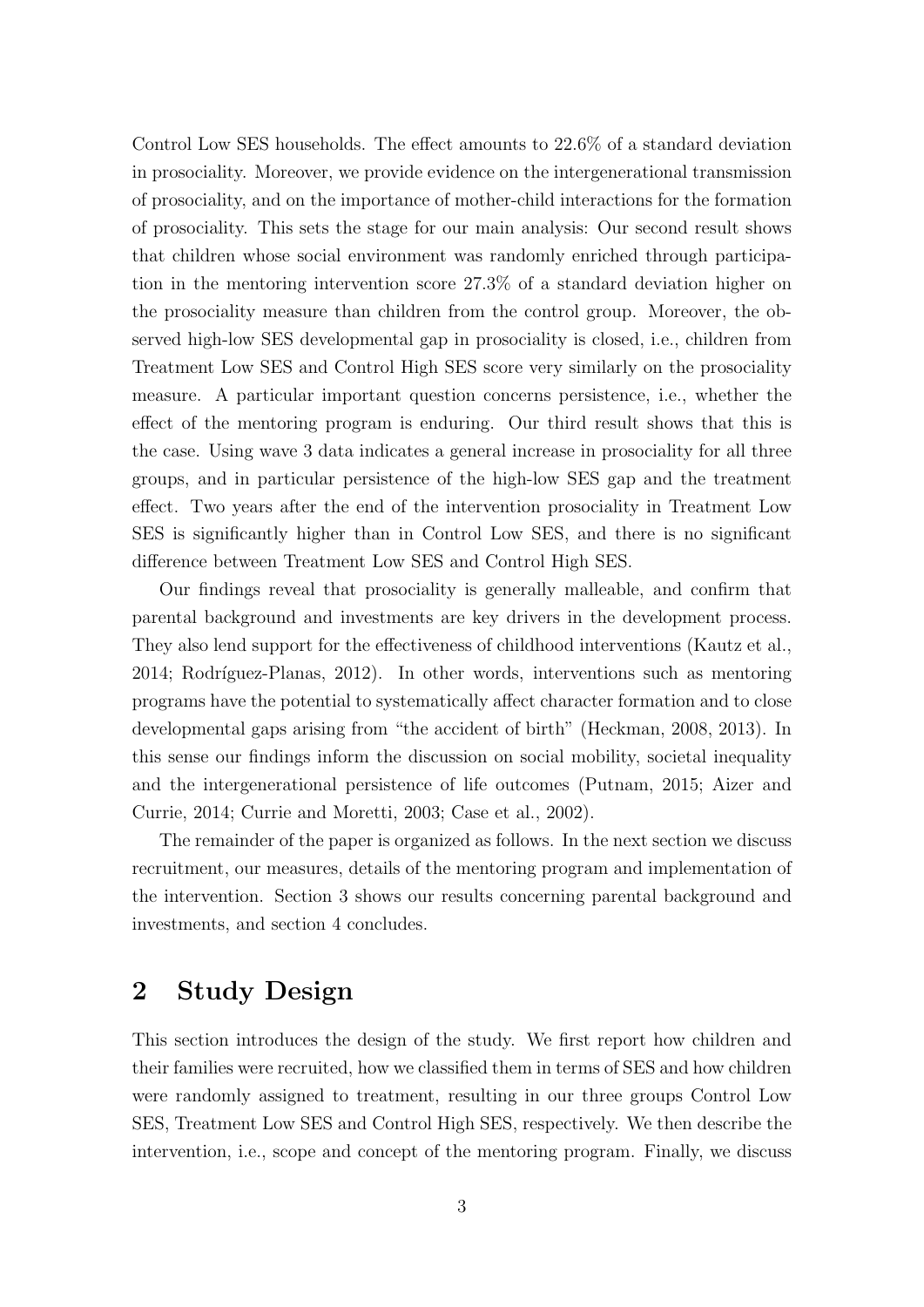the setting and details of the interviews, including a description of our survey and experimental measures.

### 2.1 Recruitment of sample

Figure 1 presents a flow chart of the timing, sampling and procedural details of our study. Recruiting started in summer 2011. We used official registry data to obtain more than 95% of the addresses of families (with children of age seven to nine) living in the German cities of Bonn and Cologne. Invitations to take part in the mentoring program and the interviews were sent to all families with children born between 09/2003 and 08/2004 and to one third of the families with children born between 09/2002 and 08/2003. Birth dates were chosen such that children of the younger cohort were typically in second grade. In summer 2011, families were contacted via postal mail. We announced the possibility to take part in the mentoring program and the interviews. We informed parents that participation in the mentoring program was not guaranteed due to limited capacity (which was the case). We asked them to send back a short questionnaire concerning socio-economic characteristics of the household, and to sign a non-binding letter of intent to take part in the interviews and the mentoring program, if interested. We received 1,626 complete and valid responses.<sup>3</sup> Using responses to the questionnaire we categorized households as either low or high socio-economic status (SES) households, respectively. SES reflects the level of resources available at the household level, i.e., material, educational and time resources. Accordingly, a household was classified as low SES if at least one of the three following criteria was met: (i) Low income: Equivalence income of the household is lower than 1,065 Euro. This corresponds to the 30% quantile of the German income distribution.<sup>4</sup> (ii) Low education: Neither mother nor father of the child have a school-leaving degree qualifying for university studies.<sup>5</sup> (iii)  $Single$ parent status: A parent is classified as single parent if he or she is not living together with a partner.<sup>6</sup> Households for which none of the three criteria applied were classified as high SES.

<sup>3</sup>An additional requirement was that the families speak some German. We did not exclude families with migration background, however. In fact, 34.4% of the participating children have at least one parent who was not born in Germany.

<sup>4</sup>The distribution was calculated using the 2009 wave of the German Socio-Economic Panel (SOEP) (Wagner et al., 2007) and the cross-sectional weights provided in the SOEP data.

<sup>&</sup>lt;sup>5</sup>Note that the German secondary school system consists of basically three tracks. Only graduation from the highest track (Gymnasium) qualifies for university studies.

<sup>6</sup>With respect to single parent status we expected that single-parent households dispose of less time resources to spend with their children than households with two parents. Using survey data (mother interviews) we can actually show this. Children living in single parent households spend 45.8% more time "alone at home" than children in households with two parents.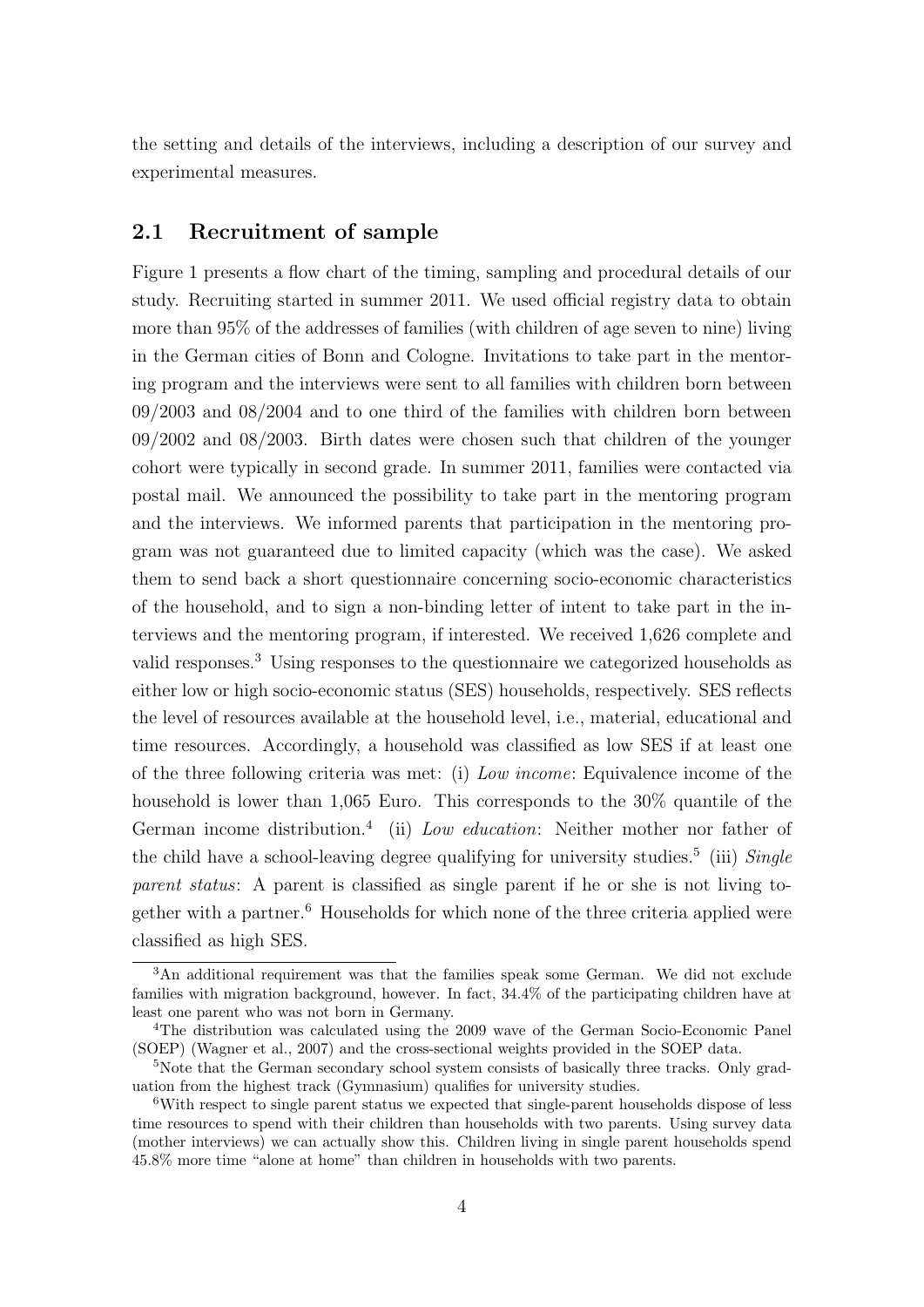Low SES households form our target group and therefore we invited all low SES families to take part in the study. To be eligible for treatment, they had to participate in the first wave of interviews (fall 2011) and to provide written consent to allow the transmission of their addresses to the organization running the mentoring program. Out of 590 eligible families, 212 were randomly selected and constitute our intention-to-treat (ITT) group (Treatment Low SES). The remaining 378 families form the control group (Control Low SES). We used stratified random treatment assignment: Stratification considered 14 subgroups resulting from the combination of local (Bonn or Cologne) and SES criteria (low income and/or low education and/or single parent status). Stratification was used to ensure a proportional representation of all combinations of criteria in the ITT group, and that the number of selected children matched the local supply of mentors.<sup>7</sup> After treatment assignment, we transmitted contact information of the ITT group to the mentoring organization who initiated the treatment.

As a second control group, we also invited 150 randomly chosen high SES families (among those who had answered the information letter) to take part in the wave 1 interviews (Control High SES). As for families with low SES background we asked them to provide their written consent to allow the transmission of their addresses to the organization running the mentoring program. 122 families took part in the first wave and gave written consent.

After the one-year treatment period, all families who had participated in wave 1 were invited to take part in the post-treatment wave (wave 2). 85.3% of them (607 out of 712) took part in this second wave of interviews. This is our core sample. Two years after the end of the treatment period, all families who had participated in the second wave were invited to take part in the third wave of interviews. 83.9%  $(509 \text{ out of } 607)$  took part in this two-year follow-up.<sup>8</sup>

<sup>&</sup>lt;sup>7</sup>Given the larger relative supply of mentors in Bonn, we also assigned a higher share of children in Bonn to the ITT group. Therefore, assignment into treatment was random conditional on city of residence. To account for this we report conditional treatment effects in the Appendix.

<sup>8</sup>See section 3.4 for a discussion on baseline balance and attrition.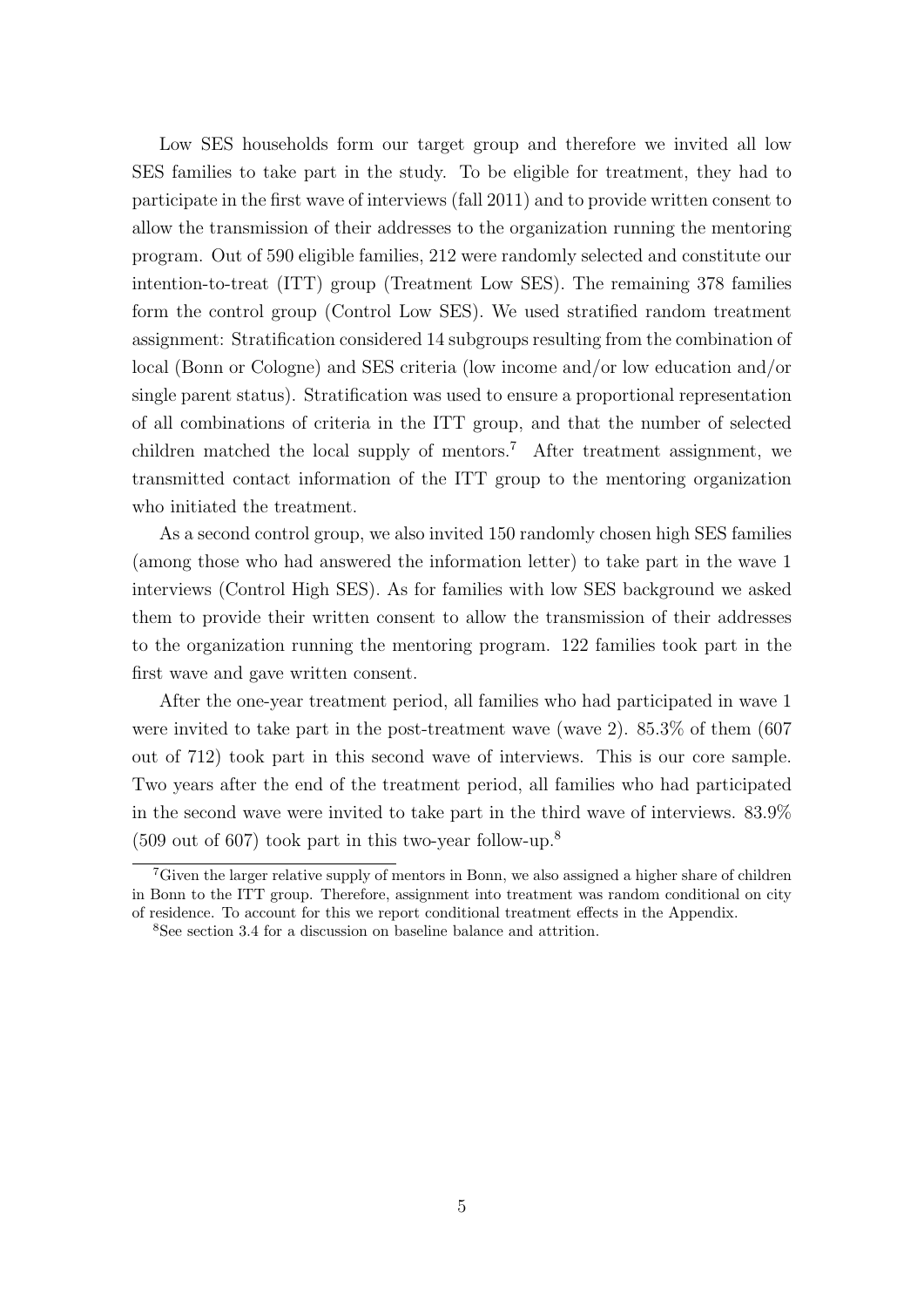

Figure 1: Flow chart of sampling and procedural details.

### 2.2 The mentoring program

The intervention which we implemented is a well-established non-profit mentoring program called "Balu und Du" (German for "Baloo and you"). In this program, elementary school children are provided with a mentor for the duration of one year. The mentors – called Baloos – are mainly university students (aged from 18 to 30) who voluntarily care for their mentees – called Mowglis. The conceptual idea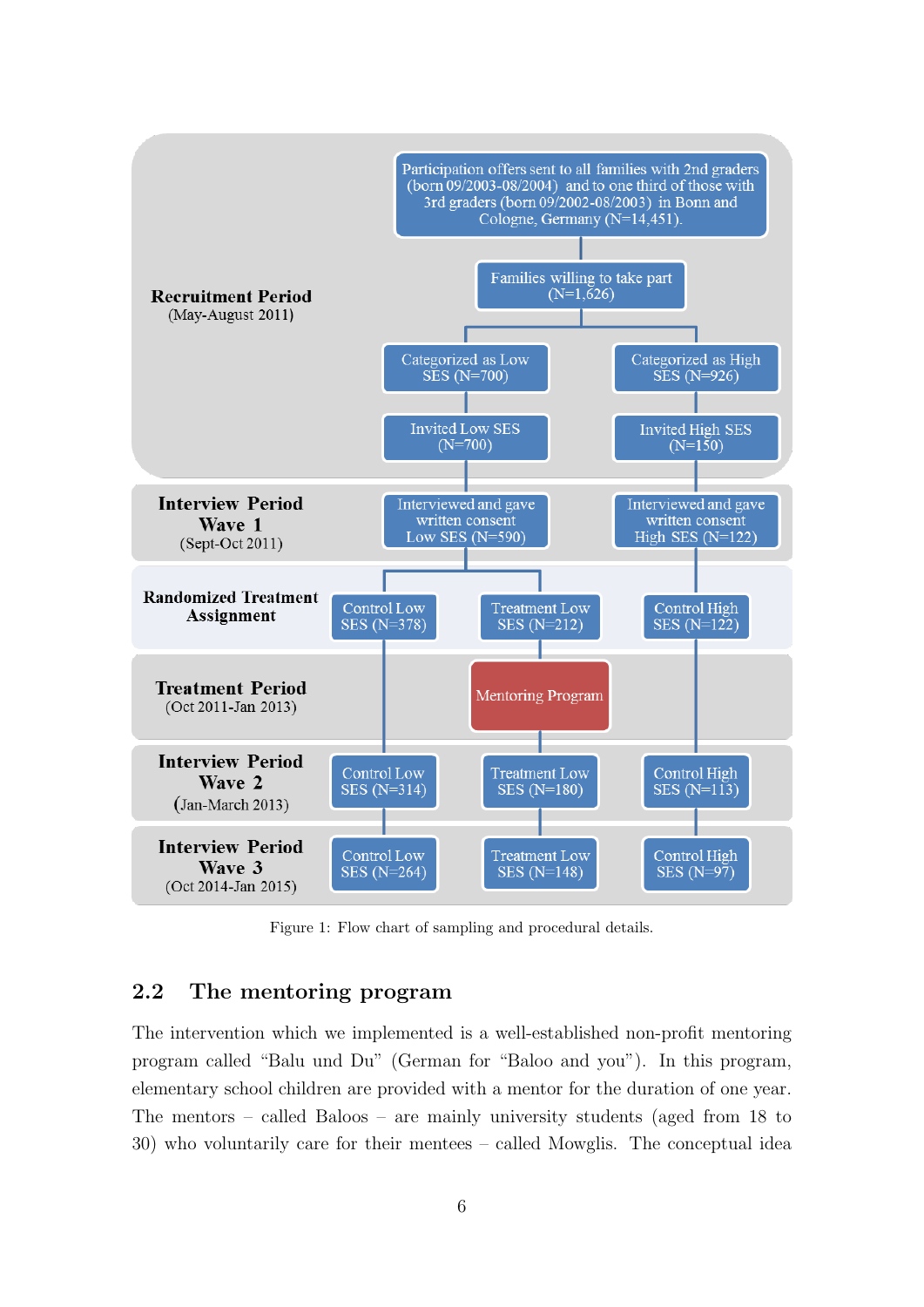of "Balu und Du" is to focus on "informal learning", a concept that integrates and reinforces learning processes in children's everyday life. According to informal learning, the mentors act as role models and "benevolent friends" who encourage the acquisition of new ideas and skills by enriching the social environment of the children.<sup>9</sup>

On a practical level, a mentored child typically spends one afternoon per week in one-to-one interaction with his or her mentor. During this time, they engage in joint activities, which are adapted to the individual needs, strengths, weaknesses, and interests of the child (and mentor). Examples are visiting the zoo, museum, or playground, cooking, doing handicraft, ice skating, or just having a conversation. Hence, a child spends time with an additional attachment figure and role model, gains new experiences, and learns that he or she is valued by the fact that the mentor regularly spends time with him or her.

The "Balu und Du" mentoring program is embedded in a professional structure. On a weekly basis, mentors complete an online diary in which they report the activities they engage in as well as potential problems of the mentor-child relationship. Program coordinators read and comment these diaries, and provide support. These coordinators are trained and paid professionals in education science or psychology and provide supervision and advice to mentors. They also organize biweekly monitoring meetings where mentors receive suggestions for activities with the mentored child, and discuss potential problems. To date, the mentoring program "Balu und Du" has arranged and supervised more than 7,500 mentor-child relationships in more than 50 different locations in Germany.<sup>10</sup>

The mentoring program is designed to last up to 12 months. In our sample the actual average duration of mentor-mentee relations was 9.3 months (Figure A1). Variation in duration is mainly due to unforeseeable events such as moving decisions of parents or mentors due to job change. On average, treated children met their

 $9$ For further details see Müller-Kohlenberg and Drexler (2013). The informal, low-threshold and relation-based character of the intervention under study is complementary to more specifically targeted and/or school-based interventions. For an overview and discussion see Kautz et al. (2014). Prominent examples for high intensive curriculum-based programs are the Perry Preschool Program and the Abecedarian Program (ABC) (Kautz et al., 2014). Alan and Ertac (2014) represents a recent example of a training program targeted to change preferences, for an early example see Bandura and Mischel (1965). Effects of school-related interventions on social behavior are studied, e.g., in Bettinger and Slonim (2006) and Rao (2013). Chetty et al. (2016) explore the Moving to Opportunity Program (MTO) and represent an example for studying the effects on life outcomes in response to fundamental changes in the social environment by moving to a better neighborhood.

<sup>&</sup>lt;sup>10</sup>The program has been honored with several public awards, e.g., by the Robert Bosch Foundation in 2011 and by the federal government of North Rhine-Westphalia (Germany) in 2006. More details about the mentoring program can be found on www.balu-und-du.de and in an overview article by Müller-Kohlenberg and Drexler (2013).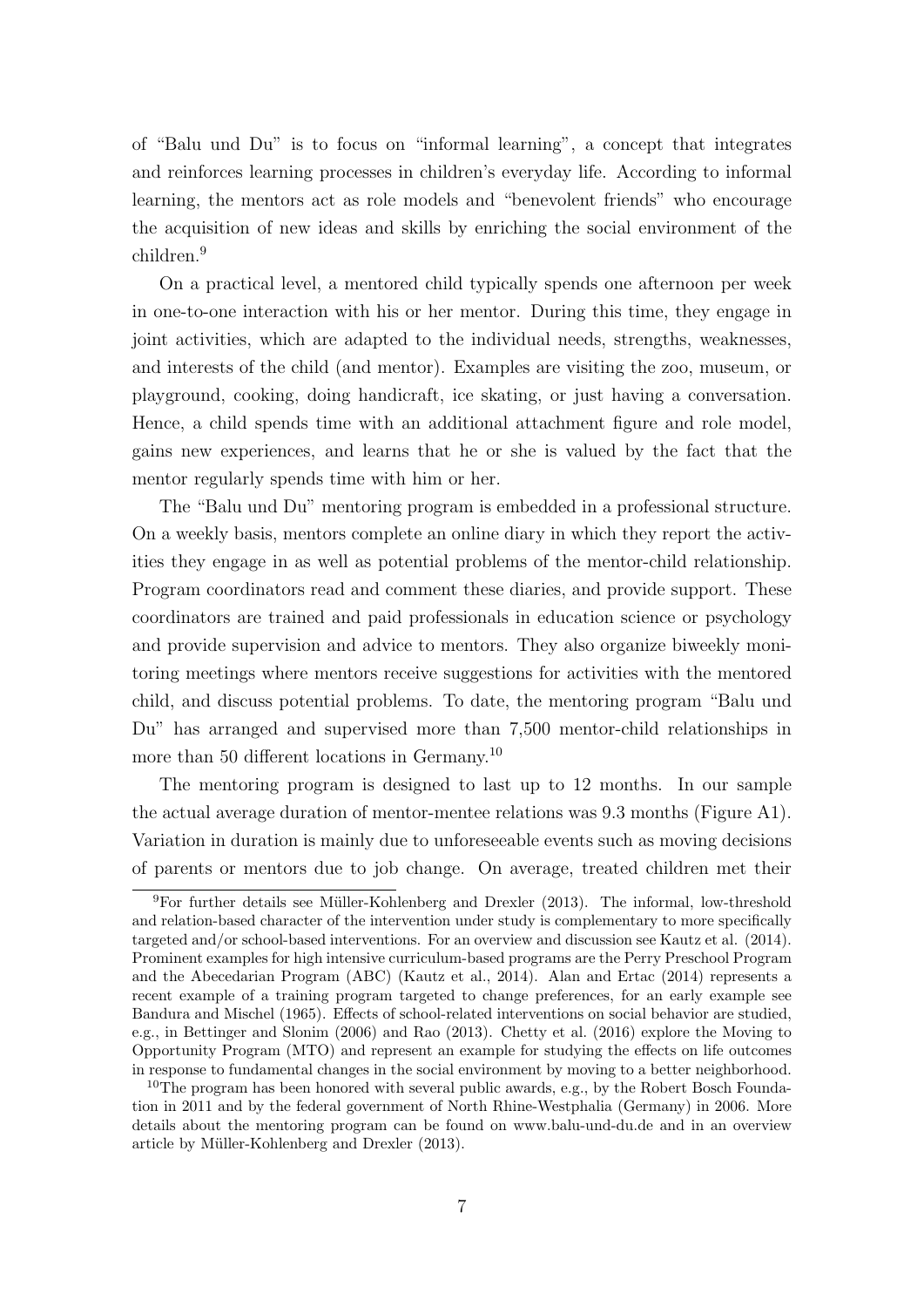mentor 22.8 times (std. dev. 11.9), typically for a whole afternoon.

We transmitted household addresses of all randomly selected families to "Balu und Du". The actual matching process of mentor and mentee is part of the program and was conducted by "Balu und Du". Each child in the intention-to-treat (ITT) group could potentially be matched but not all selected children were effectively matched with a mentor. A mentor-mentee match was successfully implemented for 74% of the ITT group children. For 8% of the children matches were actually initiated by "Balu und Du" but could not be realized due to refusals, availability, or coordination problems between mentors and families (e.g., pregnancy of mentor, moving of mentor or family, etc.). These children never met a mentor. Another 18% of children could not be matched to a mentor by "Balu und Du" due to an unexpected (local) shortage of mentors. These households were never contacted by "Balu und Du". In the main analysis we focus on ITT effects and discuss local average treatment effects (LATE) in section 3.4.

### 2.3 Setting of interviews and experiments

In all interviews the child was accompanied by one parent. In 95% of the cases the interviewed parent was the biological mother. For convenience we therefore use the term "mother" for the adult who was interviewed. In waves 1 and 2, interviews took place at central locations in either Bonn or Cologne. For that purpose we rented two large flats, one in each city. The interviews and experiments were conducted by trained interviewers with a background in psychology or education science. In wave 3, interviews took place at participants' homes. In this wave, interviews and experiments were conducted by experienced and trained interviewers of the same professional surveying company that administers the SOEP (Wagner et al., 2007). At no point in time, interviewers were informed about the purpose of the study or the group assignment of the participating families (neither treatment/control nor high/low SES). The interviews and experiments were conducted according to a detailed protocol (see Appendix), which was identical across all three waves. In total, interviews lasted about one hour. For participation in the interview, mothers received 35 Euros in wave 1 and 45 Euros in waves 2 and 3, respectively. The experiments run with children were incentivized using an experimental currency called "stars". At the end of the interview, children exchanged their stars for toys (in waves 1 and 2) or money (in wave 3).

Toys were arranged in four categories which visibly increased in objective value and subjective attractiveness to children (see Figure A2 in the Appendix). During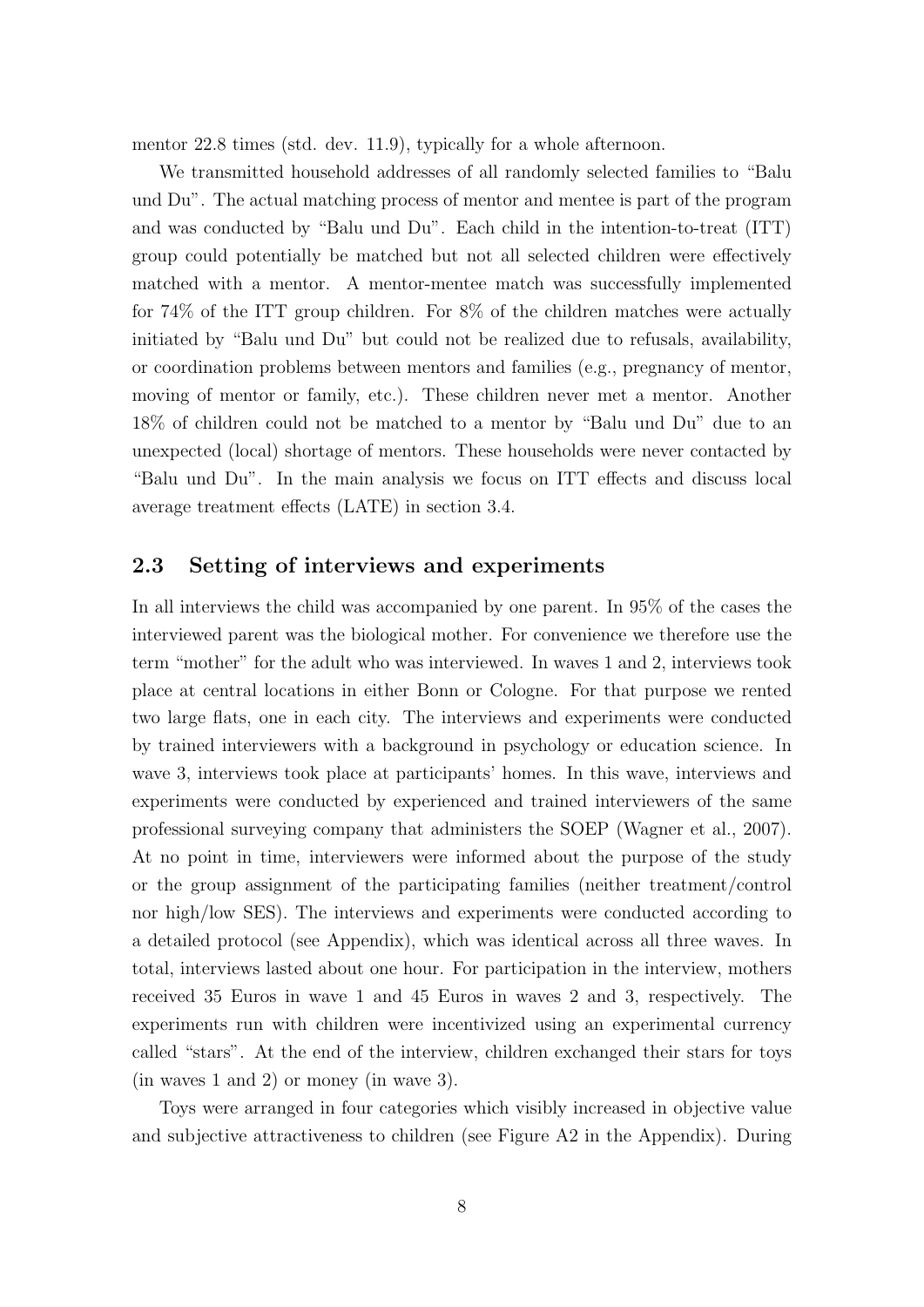the experiments, children knew that more stars would result in the option to choose toys from a higher category.<sup>11</sup> In wave 3, children had reached an age where toys are no longer appropriate as incentive. We therefore changed to money in this wave, with one "star" corresponding to 0.3 Euro.

We took care to create a pleasant, non-stressful interview situation by seating a mother and her child in the same room. To avoid interaction between the two, however, a standardized seating plan ensured that mother and child could not directly see each other. In addition they were not allowed to communicate. One experimenter ran the experiments with only one child at a time. During the experiments, mothers completed a comprehensive survey covering topics such as basic information about the child, mother assessments of personality and attitudes of the child, socio-economic background of the family, details on how parents spend time with the child including joint activities, and personality of the mother (Big 5, trust and altruism).

### 2.4 Measures of prosociality and social interaction

#### Altruism: Incentivized dictator game experiments

Children's altruism was measured using three incentivized versions of dictator games with children in the role of the decision maker ("dictator"). The participating child had to allocate amounts of the experimental currency (stars) between him- or herself and another anonymously matched child of the same age. In particular, we conducted one binary dictator game and two continuous versions of dictator games with varying receivers (see Appendix for experimental protocols).

In the binary dictator game children had to decide between two possible allocations of two stars, regarding themselves and another unknown child from the same city (see Fehr et al., 2008). One option was that both, decision maker and receiver, receive one star  $(1,1)$ . The other option implied that the decision maker received two stars, while the receiver received no star (2,0). In both continuous versions, the decision makers were endowed with six stars and could choose how to distribute the six stars between themselves and the other child, respectively. The two continuous versions differ by the characteristics of the receiver. In one version, the receiver was an unknown child who lives in a city nearby. In the other version, the receiver was an unknown child who lives in an "African country" and who cannot live with his or her parents because they are either "poor or ill" or "have passed away".

<sup>&</sup>lt;sup>11</sup>We made sure that each additional star that would not result in a higher category was nevertheless valuable: These stars were exchanged into "Lego" bricks.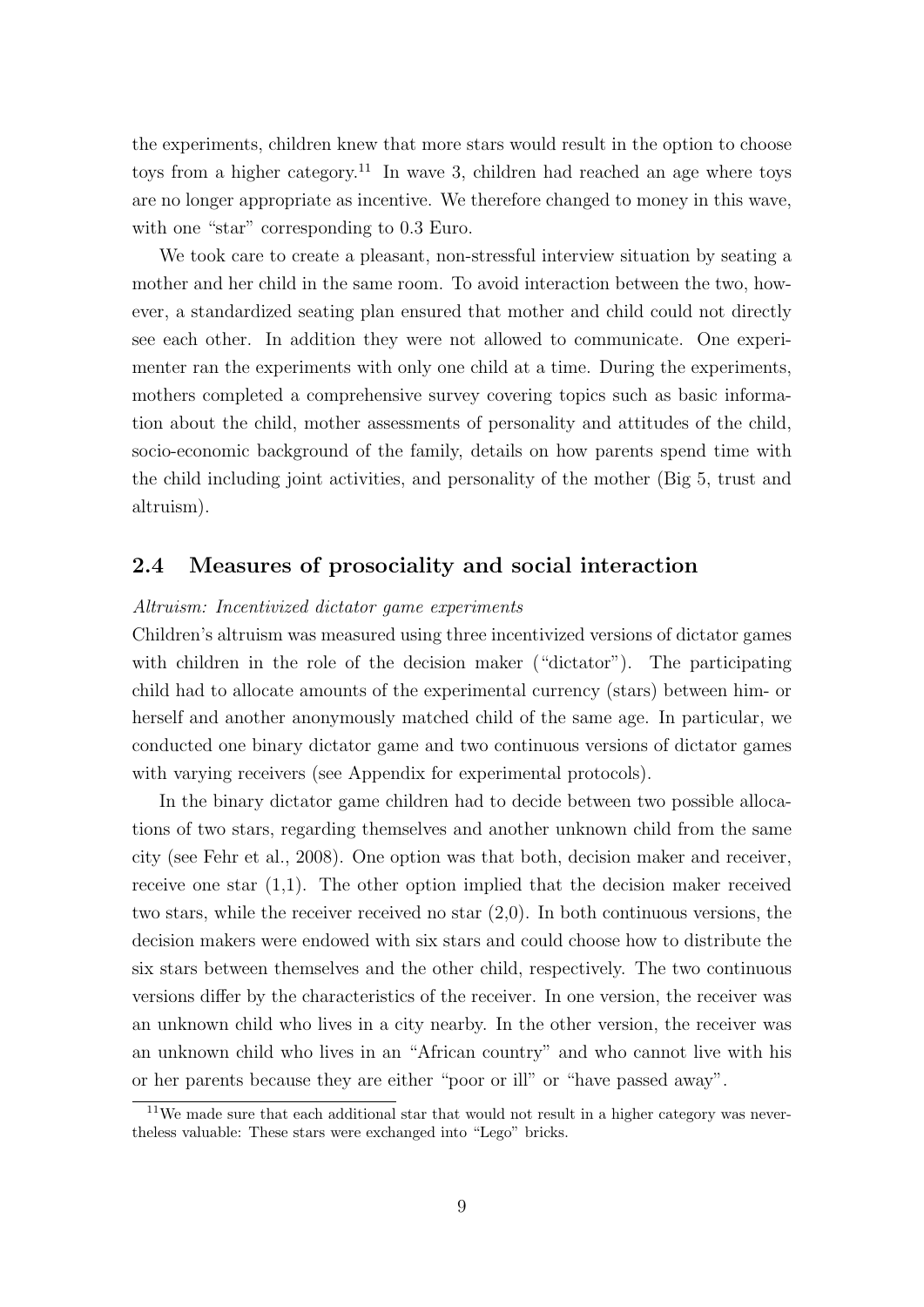In all three versions, the allocations were physically shown and the children answered control questions. Our measure of altruism is the average share of stars given in each of the three dictator games. In our wave 2 sample, the mean share is 0.390 with standard deviation 0.156 ( $N = 606$ ; all children answered the control questions correctly<sup>12</sup>, one missing observation).

Importantly, all decisions had real consequences for the participating children and the anonymous receivers. We cooperated with three charities (in Cologne, Bonn and Togo, respectively) to implement the allocation decisions as described. All children in the role of receivers (Cologne, Bonn and Togo) benefited from receiving stars in form of toys. To benefit receivers in Cologne and Bonn we collaborated with two established local charity organizations. To implement the dictator game outcomes with children who "live in Africa" we collaborated with an SOS Children's Village in Togo.

#### Trust: Questionnaire answers of the child

Children answered three questions concerning trust. These survey items are taken from the SOEP (Wagner et al. 2007) and have been experimentally validated (Fehr et al. 2002, Falk et al. 2016). We slightly adapted these items to make them appropriate for children in the age range under study. In particular, the statements read as follows: "One can trust other people", "Other people have good intentions towards me", and "One can rely on other people, even if one does not know them well". The statements were read out aloud by the interviewer and children indicated how much they agree to the statements using a five-point Likert scale ranging from "totally disagree" to "totally agree". As shown in Figure A3, the scale was printed on an extra sheet of paper and additionally visualized. To further facilitate understanding, the interviewer explained the procedure using a simple neutral example item ("I like Spaghetti"). The average response to the three items is our measure of a child's trust. In our wave 2 sample, the mean is 3.193 with standard deviation 0.765 ( $N = 607$ ; all 607 children answered all three trust questions).

#### Other-regarding behavior: Mother survey

As part of the mother survey, every mother assessed her child's other-regarding behavior in everyday life using the Prosocial Scale of the Strength and Difficulties Questionnaire (SDQ) (Goodman, 1997). The SDQ is a well-established behavioral screening survey consisting of five subscales. The Prosocial Scale includes five items which read as follows<sup>13</sup>: My child is... "considerate of other people's feelings",

<sup>12</sup>Only one child needed a repetition of the rules.

<sup>&</sup>lt;sup>13</sup>We used the wording of the official German SDQ version, see www.sdqinfo.org.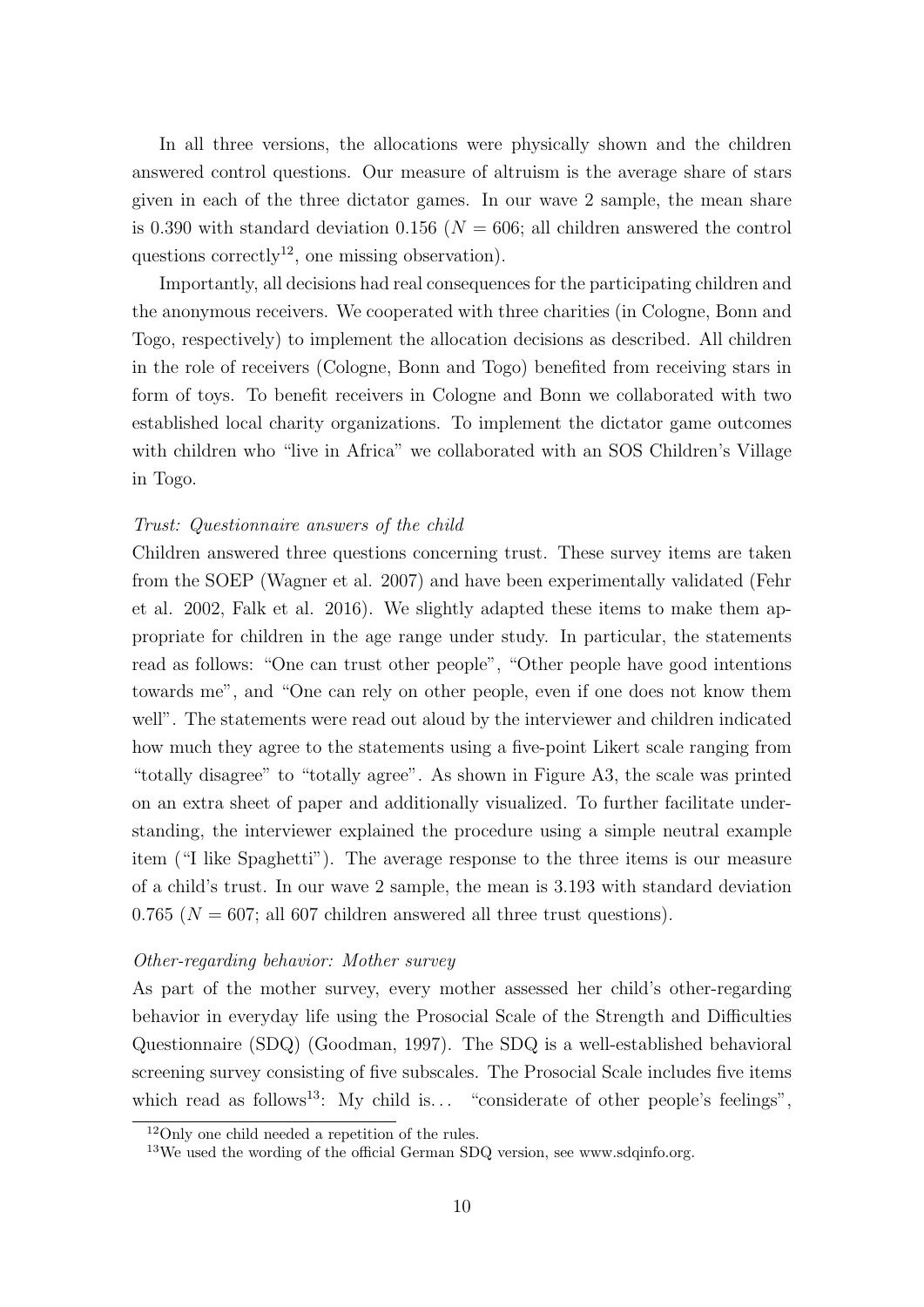"shares readily with other children", "helpful if someone is hurt, upset or feeling ill", "kind to younger children", "often volunteers to help others". Responses were given on a seven-point Likert scale ranging from "does not apply at all" (1) to "applies completely" (7). The average answer to these five items is our measure of a child's other-regarding behavior in everyday life. In our wave 2 sample, the mean is 5.837 with standard deviation 0.972 ( $N = 605$ ; according to the manual we include an observation if at least three out of five items are completed; two missing values remain).

#### Joint measure: Prosociality

In sum, we obtained three facets of prosociality – altruism, trust and other-regarding behavior – combining experimental choice and survey data, and exploiting responses of the child and the mother. Each single measure is based on multiple responses (three dictator games, three trust questions and five other-regarding behavior items), which reduces measurement error. For the main analysis, we collapse the three facets of the underlying prosocial disposition into one joint measure of prosociality. This measure is the equally weighted score of the standardized measures of the three facets. To ease comparability, for all analyses in this paper (waves 1, 2 and 3) we use wave 2 means and standard deviations for standardization. To limit missing observations, if one of the three facets is missing the joint measure is calculated as equally weighted score of the two observed facets.

#### Prosociality of mothers and mentors

In order to obtain measures of prosociality for mothers and mentors, respectively, we proceed as similarly as possible as for the children: We construct an equally weighted score using standardized measures of altruism, trust and other-regarding behavior. All measures are collected using established and validated survey items. Altruism was measured using the question "How would you assess your willingness to share with others without expecting anything in return, for example your willingness to give to charity?" (Falk et al., 2016). Trust was measured using the two items "In general, one can trust people" (Fehr et al., 2002) and "As long as I am not convinced otherwise I always assume that people have only the best intentions" (Falk et al., 2016). Responses were given on an 11-point Likert scale. Other-regarding behavior was measured using the Big Five dimension Agreeableness in form of a three-item version (seven-point Likert scale) (Lang et al., 2011). The items read as follows: I see myself as someone who "is sometimes somewhat rude to others" (reversed), "has a forgiving nature" and "is considerate and kind to others". Note that the Agreeableness items use a similar wording as the Prosocial Scale of the SDQ which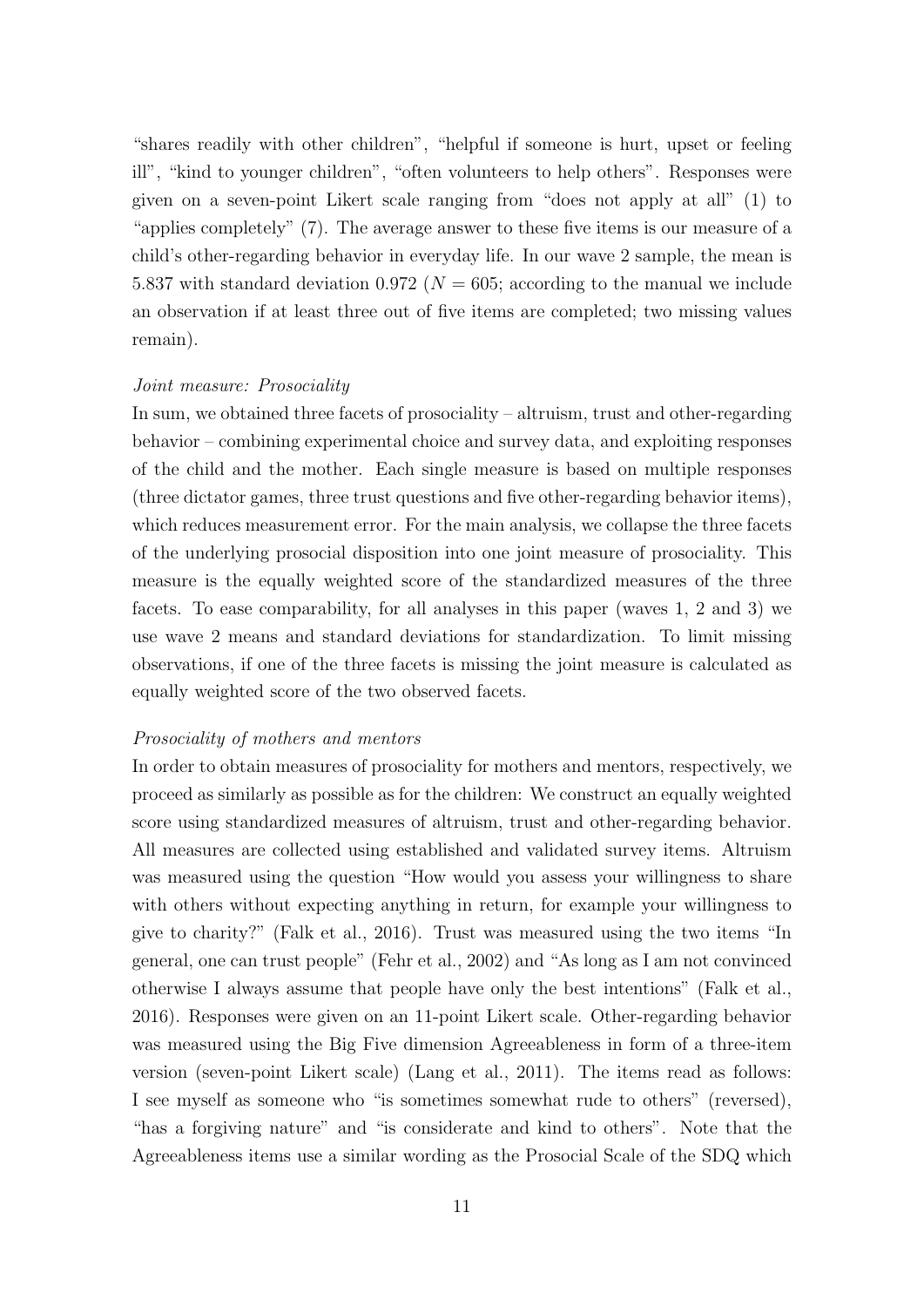we use to measure children's other-regarding behavior. Moreover, Agreeableness is theoretically and empirically related to concepts of other-regarding behavior (Becker et al., 2012). As for children, we construct an equally weighted score of the three measures as our measure of prosociality for mothers and mentors  $(N(\text{Mother}) = 597,$  $N(\text{Mentors}) = 98$ , missing observations due to incomplete or missing questionnaires).

#### Social interaction patterns

We hypothesized that potential differences in children's prosociality could arise from differences in parent-child interactions, and the intense social interaction between children and their mentors. Therefore, we asked mothers how they spend time together with their child. We focus on joint activities similar to those mentors and mentees engaged in: Having a conversation; having a snack together (e.g., a cake); playing board or card games; playing music together or going to music lessons. For each item mothers were asked: "How many times during the last 14 days have you or the main caregiver done the following activities together with your child?". Answers were given on a 4-point Likert scale. To yield one measure that captures the intensity of social interaction of mother and child, the standardized items are aggregated using confirmatory factor analysis (direct maximum likelihood estimator).

# 3 Results

In presenting our results we first discuss the impact of parental background. We compare the prosociality of untreated children, i.e., Control Low SES and Control High SES, and report the effects of SES, mothers' prosociality as well as interaction patterns between mothers and their children. In section 3.2 we then show our main finding, the causal effect of the intervention on prosocial dispositions in children. In section 3.3, we explore heterogeneous treatment effects, connecting our findings on parental background and the intervention. For our main analyses we use the wave 2 sample ( $N = 607$ ; 47.0% girls; age at the start of the program: Mean = 7.76 years, std. dev.  $= 0.48$ ). However, to study long-run effects of the intervention and persistence of parental background over a two-year developmental period, we also refer to wave 3 data. Finally, in section 3.4, we make use of wave 1 data to provide several robustness checks. This includes tests for baseline balance, the absence of selective attrition, and a confirmation of our main results using inverse probability weighting and difference-in-differences estimations.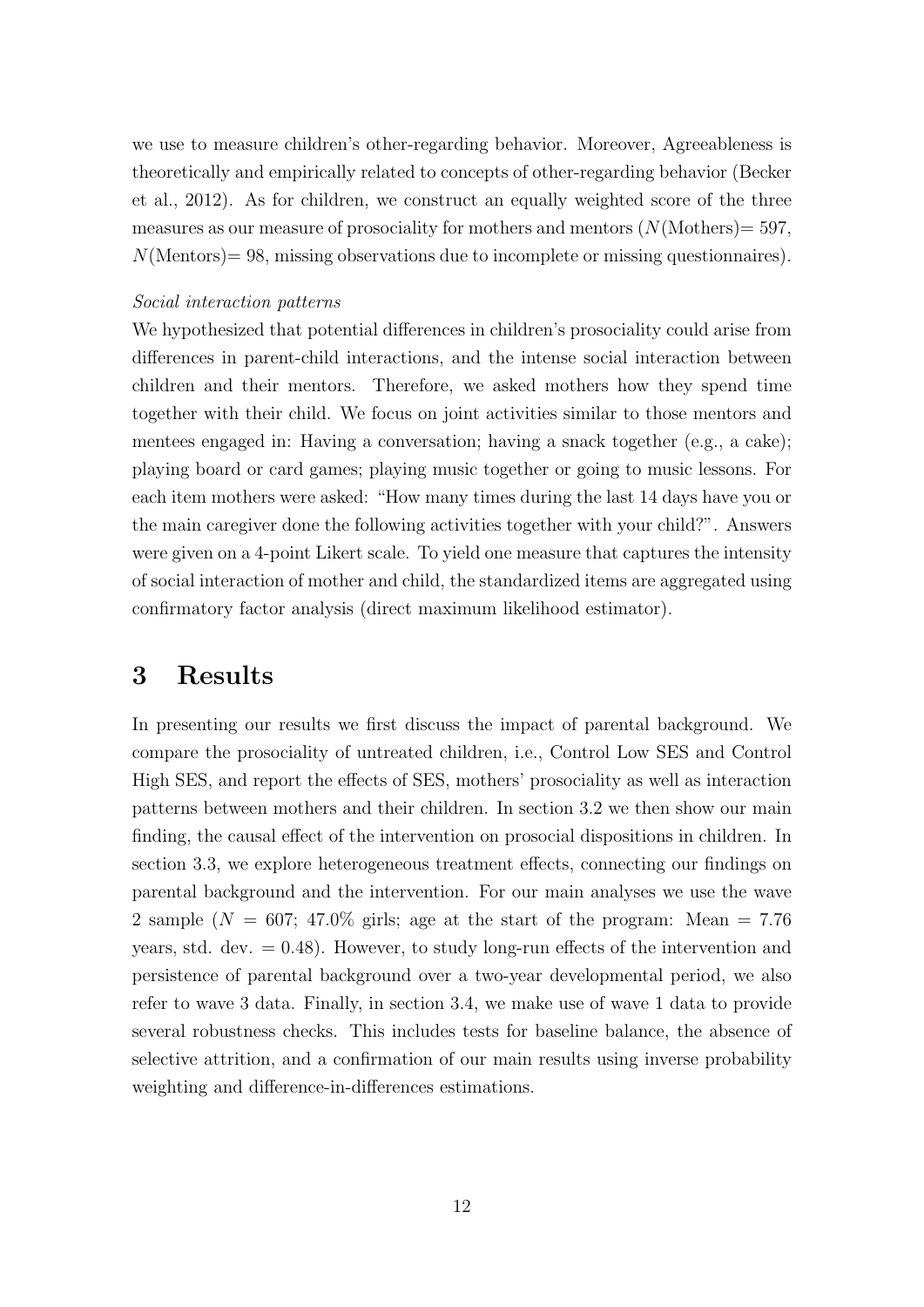# 3.1 Descriptive results on the effect of parental background: SES, social interaction, and mothers' prosociality

We hypothesized that the relatively high level of material, educational and time resources available in high SES households has a positive effect on prosociality, relative to low SES households (Bauer et al., 2014; Benenson et al., 2007). Differences in resources could in particular manifest themselves in different patterns of daily interaction and thus affect the development of prosociality. Social reinforcement in form of intensive interactions and feedback provision is central within the process of learning and adopting social behavior (Skinner, 1953; Bandura, 1986). Building on recent empirical and theoretical work (e.g., Bisin and Verdier, 2001; Dohmen et al., 2012; Kosse and Pfeiffer, 2012; Alan et al., 2013; Zumbuehl et al., 2013) we further expected a positive impact of mothers' prosocial attitudes, i.e., an intergenerational transmission of prosociality.

Table 1 reports our findings concerning parental background for the two untreated groups of children, Control Low SES and Control High SES. Column (1) shows that children from high SES households are significantly more prosocial than children from low SES households ( $p < 0.05$ ). In terms of effect size, the difference amounts to 22.6% of a standard deviation. Column (2) indicates that spending more time on social interaction and feedback providing tasks promotes children's prosociality. Children who experience a one standard deviation higher intensity of social interaction with their mothers are 16.2% of a standard deviation more prosocial  $(p < 0.01)$ . Column (3) shows that mothers' prosocial attitudes strongly affect children's prosociality. A one standard deviation increase in mother's prosociality is related to a 27.0% of a standard deviation increase in her child's prosociality  $(p < 0.01)$ .

Our data further indicate that SES is correlated with the intensity of social interaction as well as mothers' prosociality. High SES families spend on average 35.9% of a standard deviation more time on socially interactive tasks than low SES families  $(p < 0.01, N = 418,$  two-sided t-test). High SES mothers are 20.4\% of a standard deviation more prosocial than low SES mothers ( $p < 0.1, N = 418$ , two-sided ttest). In column (4) of Table 1 we therefore regress children's prosociality jointly on SES, social interaction and mothers' prosociality. While the coefficients of social interaction and prosociality of the mother remain significant, the coefficient of SES drops by about 40% and is no longer significant. This suggests that part of the high-low SES gap in children's prosociality can be explained by differences in social interaction and mothers' prosociality.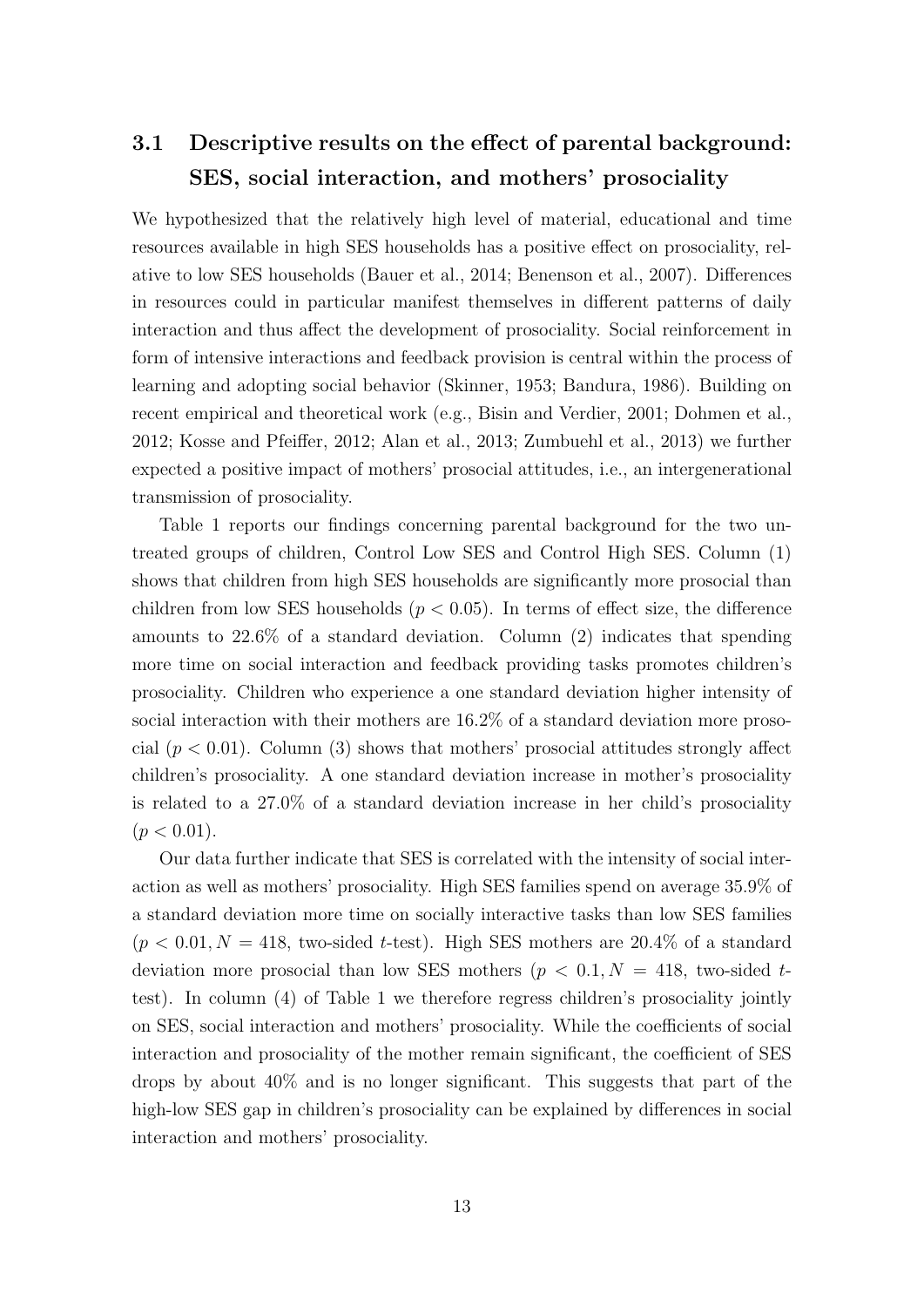|                        | Prosociality |            |            |            |
|------------------------|--------------|------------|------------|------------|
|                        | (1)          | (2)        | (3)        | (4)        |
| High SES               | $0.226**$    |            |            | 0.136      |
|                        | [0.106]      |            |            | [0.105]    |
| Social Interaction     |              | $0.162***$ |            | $0.111**$  |
|                        |              | [0.045]    |            | [0.047]    |
| Prosociality of Mother |              |            | $0.270***$ | $0.247***$ |
|                        |              |            | [0.047]    | [0.047]    |
| Constant               | $-0.127**$   | $-0.066$   | $-0.087*$  | $-0.121**$ |
|                        | [0.059]      | [0.049]    | [0.048]    | [0.056]    |
| Observations           | 418          | 418        | 418        | 418        |
| Adjusted $R^2$         | 0.008        | 0.023      | 0.070      | 0.083      |

Table 1: Prosociality and parental background. Prosociality measures of mother and child are constructed as equally weighted scores of standardized measures of altruism, trust and otherregarding behavior, respectively. Prosociality and Social Interaction measures are standardized, High SES is a dummy. For reasons of comparability the sample is restricted to individuals with non-missing values in all used variables. Data come from wave 2. Coefficients are OLS estimates with robust standard errors in brackets. \*\*\*, \*\*, \* indicate significance at 1-, 5-, and 10-percent level, respectively.

Our definition of SES aims at reflecting the level of resources available at the household level, i.e., material, educational and time resources. Any definition of SES is debatable, however. It is therefore reassuring that our finding of lower levels of prosociality in low SES children in comparison to high SES children also holds if we consider alternative definitions of SES. Given our three criteria (income, education, and single parent status) there exist seven possible combinations for which we can estimate a potential SES effect. This is shown in Figure A4. For each definition of SES, we find that children from low SES families score lower on prosociality than children from high SES families. The figure also illustrates that parental education plays a particularly important role.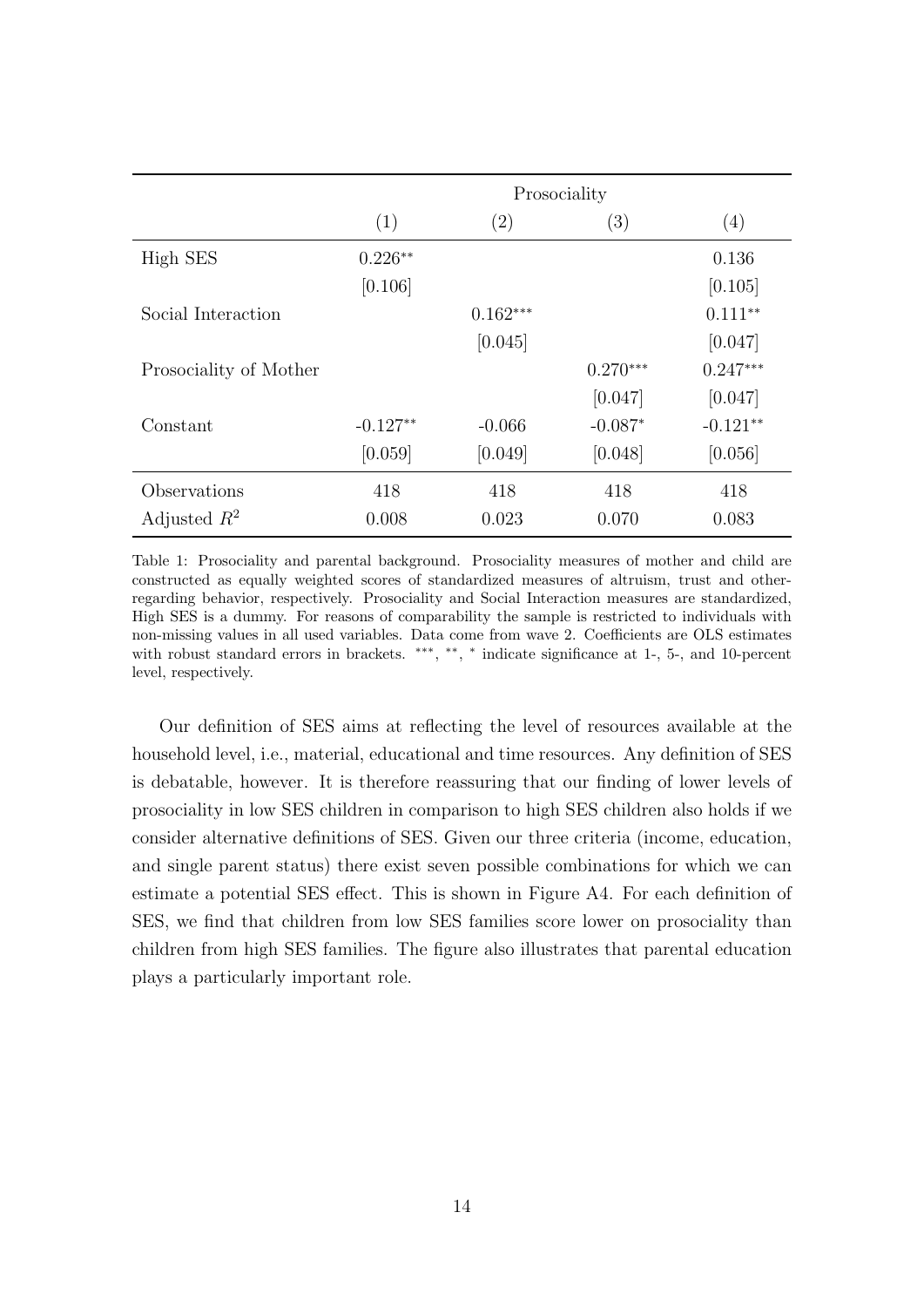### 3.2 The causal effect of social environment on prosociality

Unlike the correlational evidence reported in the previous section, the randomized controlled implementation of the intervention allows studying the causal effect of social environment. Children participating in the mentoring program experience an enrichment of their social environment, including more intense social interactions and exposure to a prosocial role model. As we have shown above, both of these experiences are relatively scarce in low SES families in comparison to high SES families, contributing to the difference in prosociality between high and low SES. Moreover, evidence on social learning suggests an adaptation to the prosocial environment provided by the program (Skinner, 1953; Bandura, 1986). Hence, we hypothesized a positive effect of the mentoring program on children's prosociality. We expected a particularly pronounced effect for children living in households where mothers score low on our prosociality score, and who experience relatively little social interactions.

The left panel of Figure 2 shows our main result. In wave 2 (post-treatment) children whose social environment was randomly enriched through participation in the mentoring intervention score 27.3% of a standard deviation higher on the prosociality measure than children from the control group ( $p < 0.01, N = 494$ , two-sided t-test). Figure 2 also indicates that the high-low SES developmental gap in prosociality is closed for children in the treatment group: Children from Treatment Low SES and Control High SES score very similarly on prosociality  $(p = 0.651, N = 293,$  two-sided t-test). The positive effect of the intervention is not only observed for the joint measure of prosociality but holds independently for the three facets of prosociality, altruism ( $p < 0.05$ ), trust ( $p = 0.05$ ) and other-regarding behavior ( $p = 0.266$ ), see Table A1<sup>14</sup>.

 $14A$  joint F-test rejects the null-hypothesis of a zero treatment effect for the three facets of prosociality (altruism, trust, other-regarding behavior;  $p = 0.010, F = 3.78, N = 491$ ).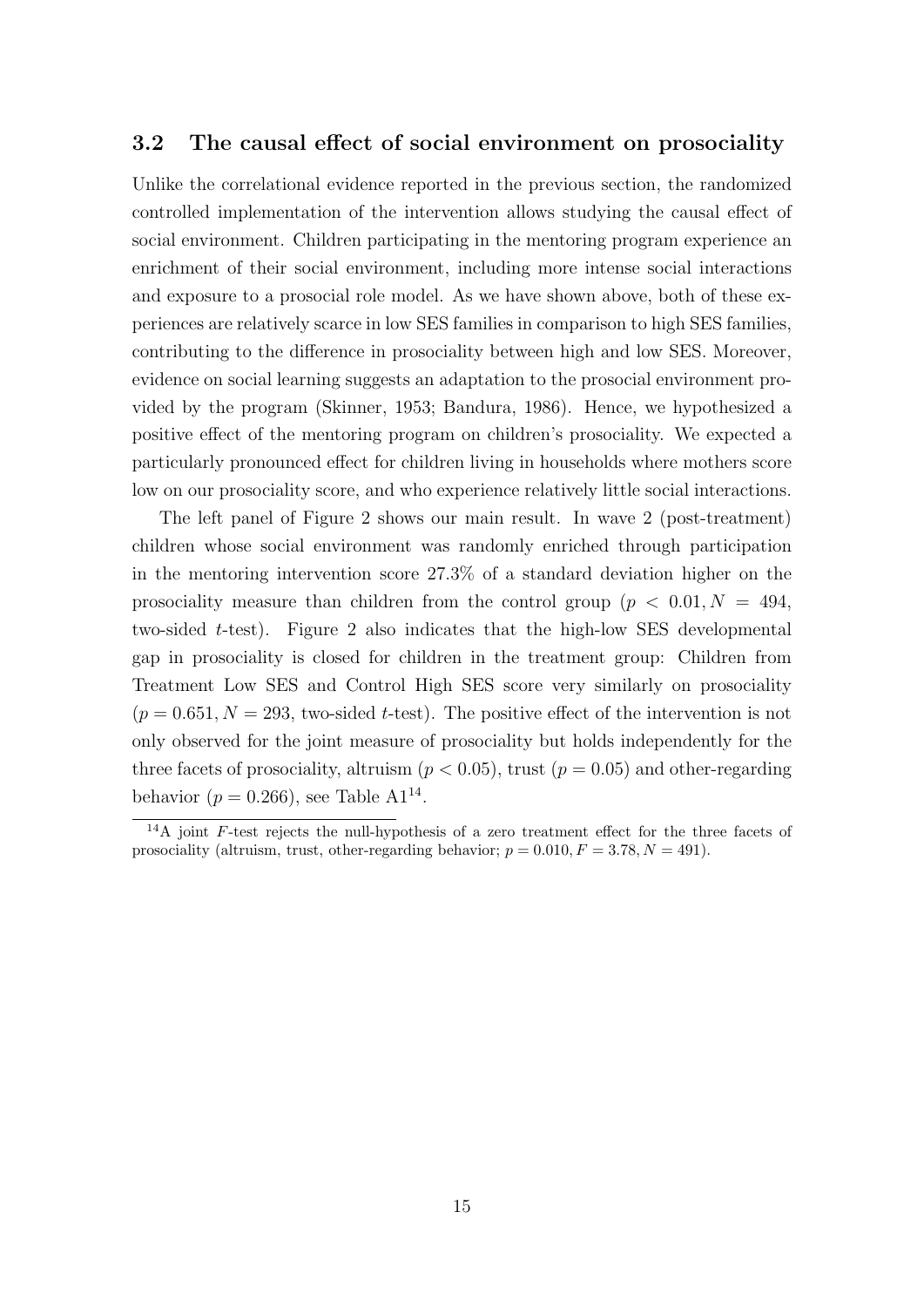

### Prosociality

Figure 2: Significantly higher levels of prosociality for treated children compared to untreated children (Treatment Low SES vs. Control Low SES). There is no significant difference between Treatment Low SES and Control High SES. The scale on the  $y$ -axis indicates  $z$ -scores (i.e., standardized measures) of children's prosociality. Standardization is conducted using the distribution of wave 2. Error bars show standard errors of the means. \*\*\* and \*\* indicate significant differences at the  $1\%$  and  $5\%$  level, respectively (two-sided t-tests). Left panel: N(Treatment Low SES vs. Control Low SES) = 494,  $N$ (Control High SES vs. Control Low SES) = 427,  $N$ (Treatment Low SES vs. Control High SES) = 293), right panel:  $N$ (Treatment Low SES vs. Control Low SES) = 411,  $N$ (Control High SES vs. Control Low SES) = 358,  $N$ (Treatment Low SES vs. Control High  $SES = 243$ .

We now turn to the important question whether the observed effects of parental background and the intervention are short-lived or enduring. Even short and transitory changes in personality may be crucial, e.g., if they occur during critical transition periods. However, finding lasting effects with respect to temporary changes in the social environment would strengthen the relevance and credibility of our findings, and would underscore the potential of childhood interventions in general. To investigate this issue we now refer to our two-year follow-up data (wave 3), see Figure 2 (right panel). The figure illustrates three important findings. First, over the time span of two years, we observe a general increase in prosociality in our sample of elementary school children. The average increase amounts to 43.8% of a wave 2 standard deviation and holds for all groups under study, i.e., irrespective of SES and treatment. To the best of our knowledge this is the first documentation of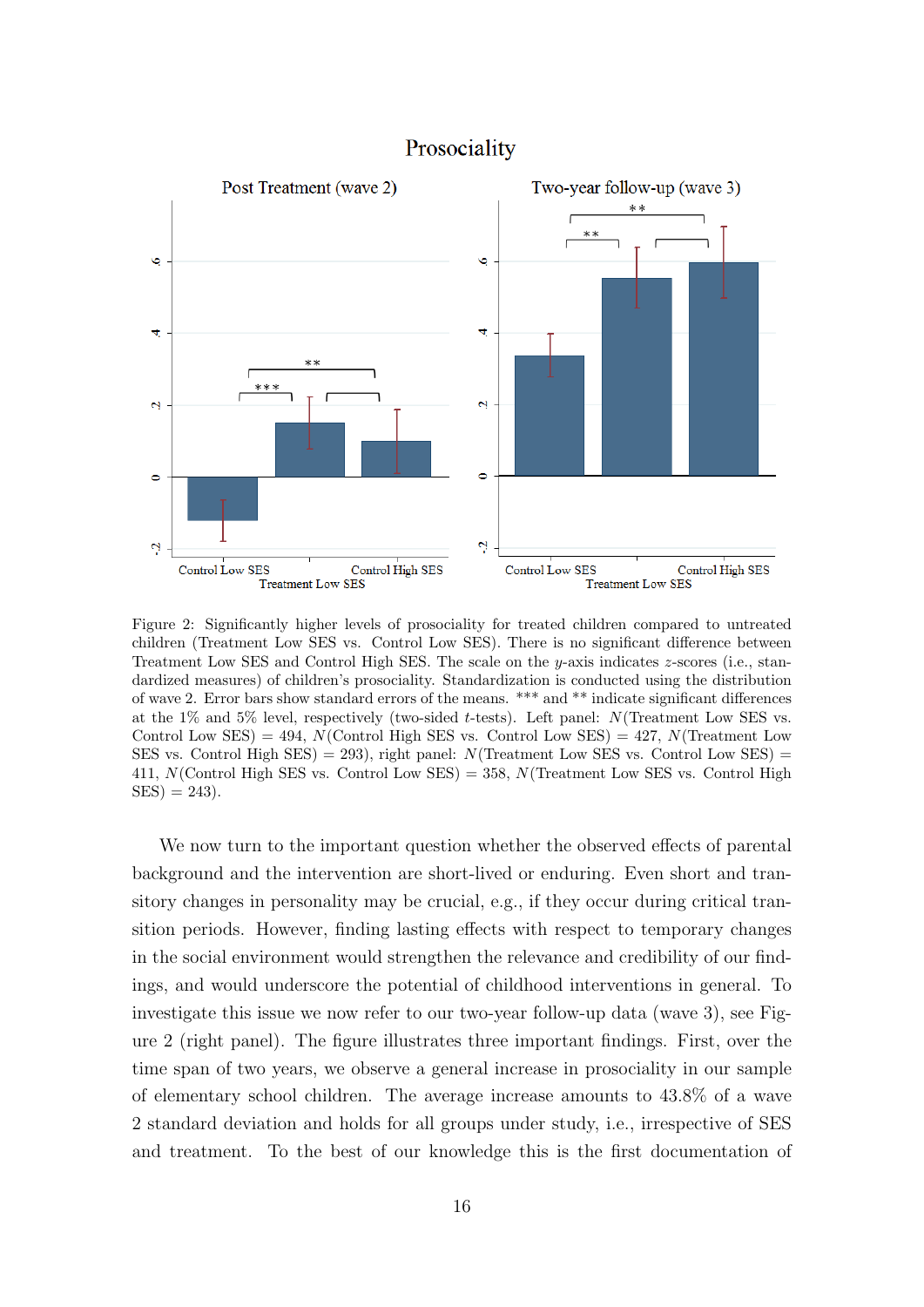an increase in prosociality within children, complementing and supporting previous studies using cross-sectional data.<sup>15</sup> Second, the high-low SES developmental gap in prosociality that we have seen in wave 2 persists to wave 3. The difference in prosociality between Control Low SES and Control High SES in wave 3 is similar as in wave 2 and adds up to a 25.9% of a wave 2 standard deviation ( $p < 0.05, N = 358$ , two-sided t-test). Third, and most importantly, the treatment effect reported in the left panel of Figure 2 turns out to be remarkably robust over time. Two years after the end of the intervention treated children display significantly higher levels of prosocial behavior than children from the control group (21.7% of a wave 2 standard deviation,  $p < 0.05, N = 411$ , two-sided t-test). As a consequence, prosociality in wave 3 does not significantly differ between treated low SES and untreated high SES children ( $p = 0.749, N = 243$ , two-sided t-test). In other words, the developmental gap that was closed in response to treatment remains closed more than two years after the intervention.

#### 3.3 Heterogeneous treatment effects and mechanisms

How did the presence of mentors positively affect formation of prosociality? We hypothesized that mentors provide resources that are critical and scarce in a given family household: They constitute a positive prosocial role model and engage in intensive social interactions with children. To test this intuition we first explore heterogeneous treatment effects and then show that mentors do in fact provide missing resources that appear to be critical.

Table 2 shows OLS regression results. Prosociality of children (Treatment Low SES and Control Low SES) is regressed on a treatment dummy, the two parental background variables prosociality of mothers and intensity of social interaction, and the respective interactions. The results reveal that the treatment is most effective in children whose mothers score low on prosociality. The respective interaction coefficient is significant ( $p < 0.05$ ) and indicates that the treatment effect increases by 19.0% of a standard deviation of prosociality if the mother scores one standard deviation lower on prosociality. A similar effect is found for the interaction of treatment and intensity of mother-child interaction. The treatment effect increases by 17.8% of a standard deviation of prosociality  $(p < 0.1)$  if the child experiences one standard deviation less intensive social interaction in his or her home environment.

<sup>&</sup>lt;sup>15</sup>See, e.g., Sutter and Kocher (2007), Fehr et al. (2008, 2013) and Bauer et al. (2014).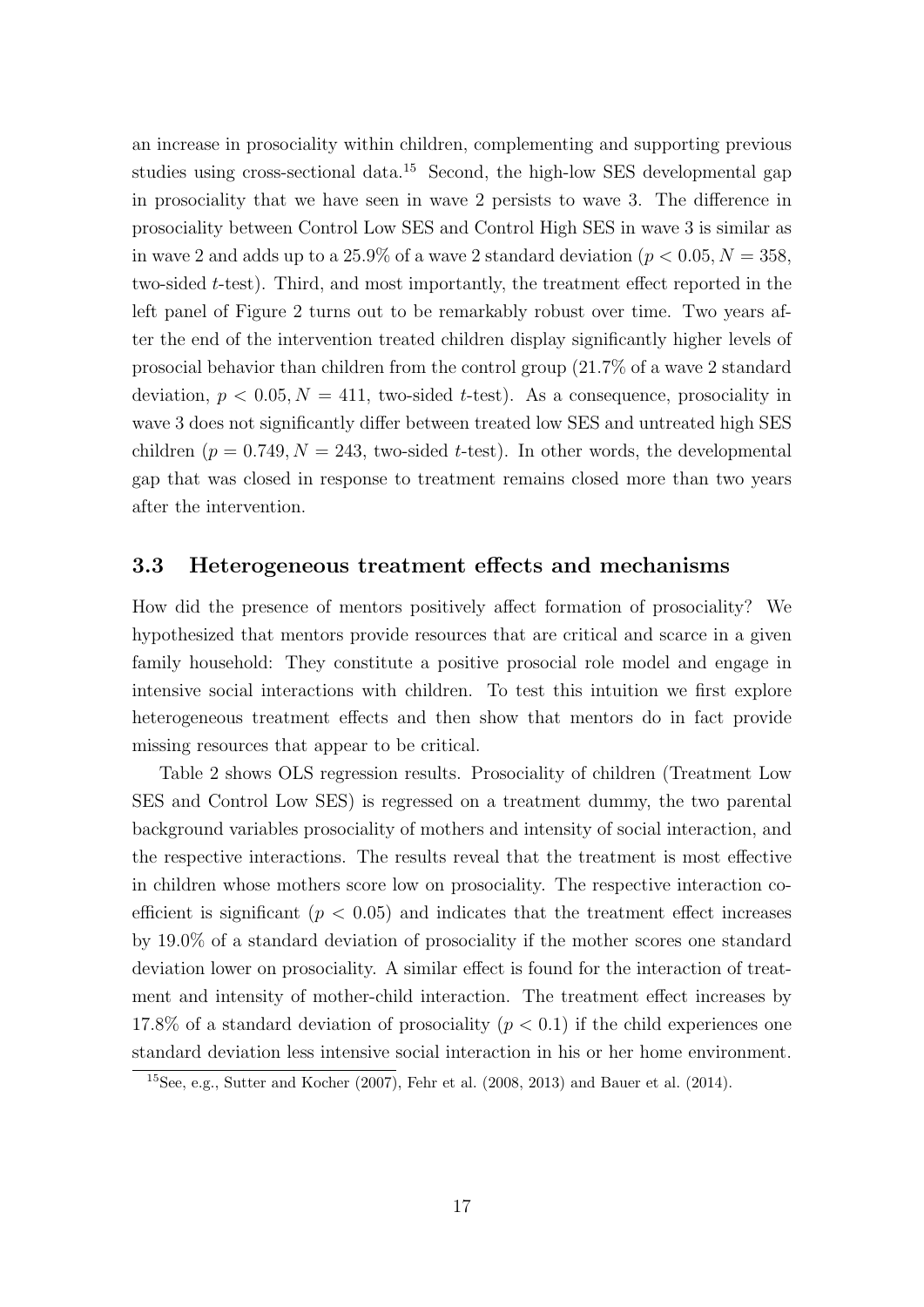|                                | Prosociality |            |
|--------------------------------|--------------|------------|
|                                | (1)          | (2)        |
| Treatment Dummy                | $0.307***$   | $0.254***$ |
|                                | [0.092]      | [0.092]    |
| Prosociality of mother         | $0.257***$   |            |
|                                | [0.055]      |            |
| Prosociality of mother x Treat | $-0.190**$   |            |
|                                | [0.088]      |            |
| Social interaction             |              | $0.205***$ |
|                                |              | [0.056]    |
| Social interaction x Treat     |              | $-0.178*$  |
|                                |              | [0.096]    |
| Constant                       | $-0.134**$   | $-0.102*$  |
|                                | [0.057]      | [0.057]    |
| Observations                   | 484          | 491        |
| Adjusted $R^2$                 | 0.059        | 0.036      |

Table 2: Interaction effects of treatment and parental background. The prosociality measures of mother and child are constructed as equally weighted scores of standardized measures of altruism, trust and other-regarding behavior, respectively. The social interaction measure is estimated as confirmatory factor analysis using items on the frequency of interactive mother-child activities. Prosociality and social interaction measures are standardized. The significant negative interaction terms in columns (1) and (2), "Prosociality of mother x Treat" and "Social interaction x Treat", indicate that the treatment benefits those children most who experience little social interaction and whose mothers score low on prosociality. Displayed coefficients are OLS estimates with robust standard errors in brackets. \*\*\*, \*\*, \* indicate significance at 1-, 5-, and 10-percent level, respectively.

These findings show that the mentoring program benefits children whose mothers display relatively low levels of prosociality and therefore lack a prosocial role model, and who experience relatively little intensive social interaction and therefore lack social reinforcement of prosocial behavior. Mentors provide exactly these two resources: First, the main concern of the mentoring program is to foster personal development through encouraging social interactions between child and mentor. These interactions range from visiting the zoo or museum to playing board games or cooking. Second, mentors are potential prosocial role models. The mere fact that they voluntarily spend a considerable amount of time to serve in a mentoring program devoted to support children reveals prosocial motivation. In fact, volunteering in this program is a costly altruistic activity. Further support for the fact that mentors are prosocial role models comes from our survey data. It turns out that mentors score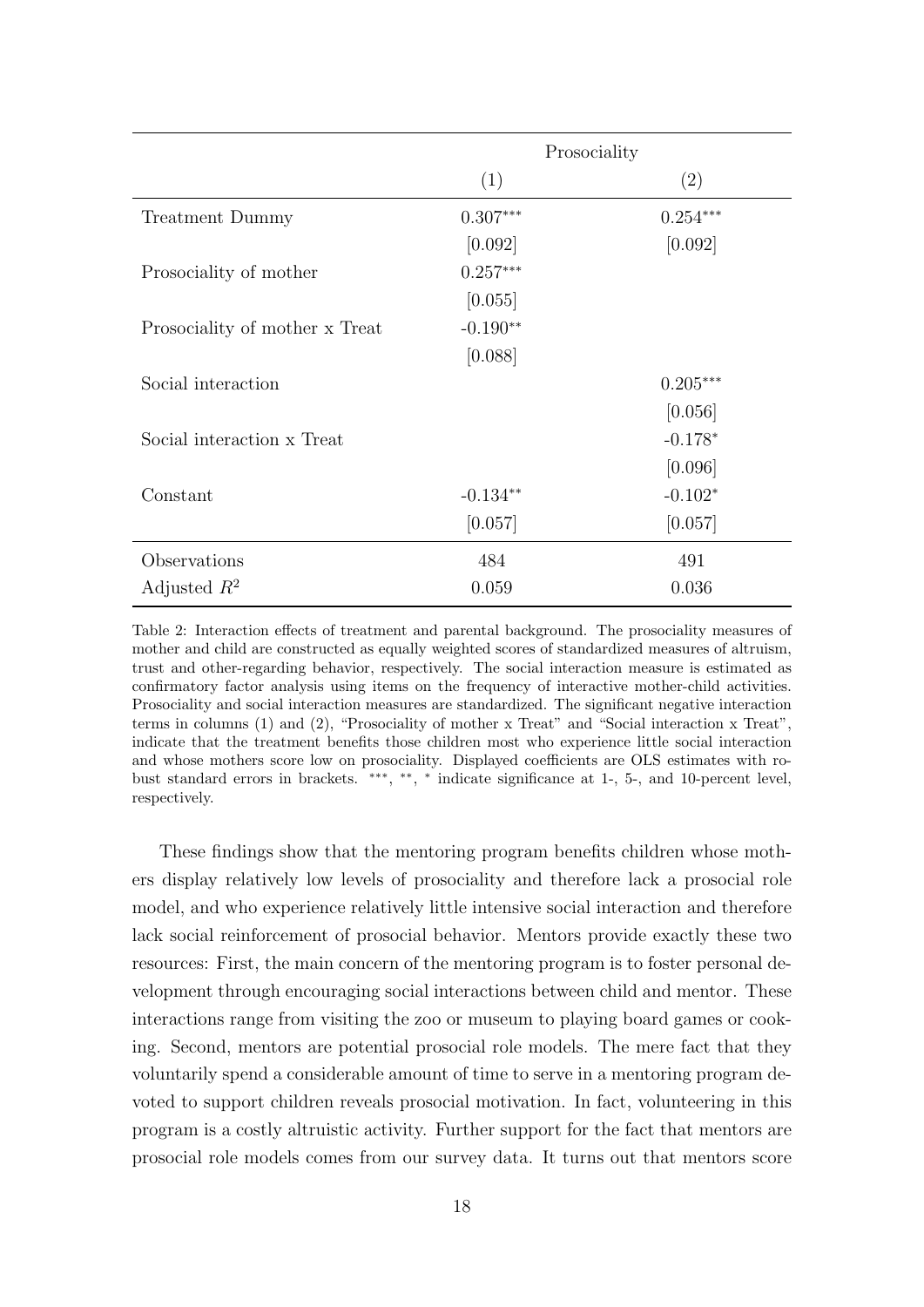very high on our prosociality measure. Compared to low SES mothers they score 34.3% of a standard deviation higher on prosociality ( $p < 0.01, N = 404$ , two-sided t-test). Taken these findings together, the mentoring program benefits children by providing resources and stimuli that are both critical and relatively scarce in the particular family environment.

### 3.4 Robustness checks and alternative treatment estimates

Two potential limitations for the interpretation of randomized intervention studies concern baseline imbalance and selective attrition. An important feature of our study design is that we have collected the measure of interest (prosociality) not only after but also before treatment assignment. We are therefore able to directly address both potential concerns. With respect to baseline balance we can show that the randomization procedure was successful: the pre-treatment measure of prosociality does not differ by treatment status ( $p = 0.662, N = 590$ , two-sided t-test). Similarly, we can rule out selective attrition. The lost to follow-up rates in waves 2 and 3 are neither related to pre-treatment prosociality, treatment assignment nor their interaction (see Table A2).

We also performed various robustness checks regarding our results. In particular, we show treatment effect estimates using inverse probability weighting (IPW) and panel difference-in-differences (diff-in-diff). In Table A3, we estimate treatment effects based on re-weighting the observed data using inverse probabilities of participation in wave 2 and wave 3 interviews. The predicted probabilities result from a Probit model of a binary selection indicator (indicating whether or not wave 2 or wave 3 interviews were conducted) as a function of pre-treatment prosociality and treatment assignment. In Table A4, we present difference-in-differences panel estimates. In sum and consistent with baseline balance and non-selectivity of attrition, these results confirm our main findings, both in terms of effect size and significance.

Mainly due to an unexpected shortage of mentors, not all ITT children have been matched to a mentor (see above). Nevertheless, we focus on ITT estimates since they only rely on the random treatment assignment rather than on specific assumptions about the mentor-mentee matching process implemented by "Balu und Du". ITT estimates provide conservative treatment estimates and represent a lower bound of the actual treatment effect since not all children selected into the treatment group were actually treated. To ease comparability with other studies and to provide policy relevant information, we also provide local average treatment effects (LATE). In Table A5, we present two-stage least squares (2SLS) estimates using the random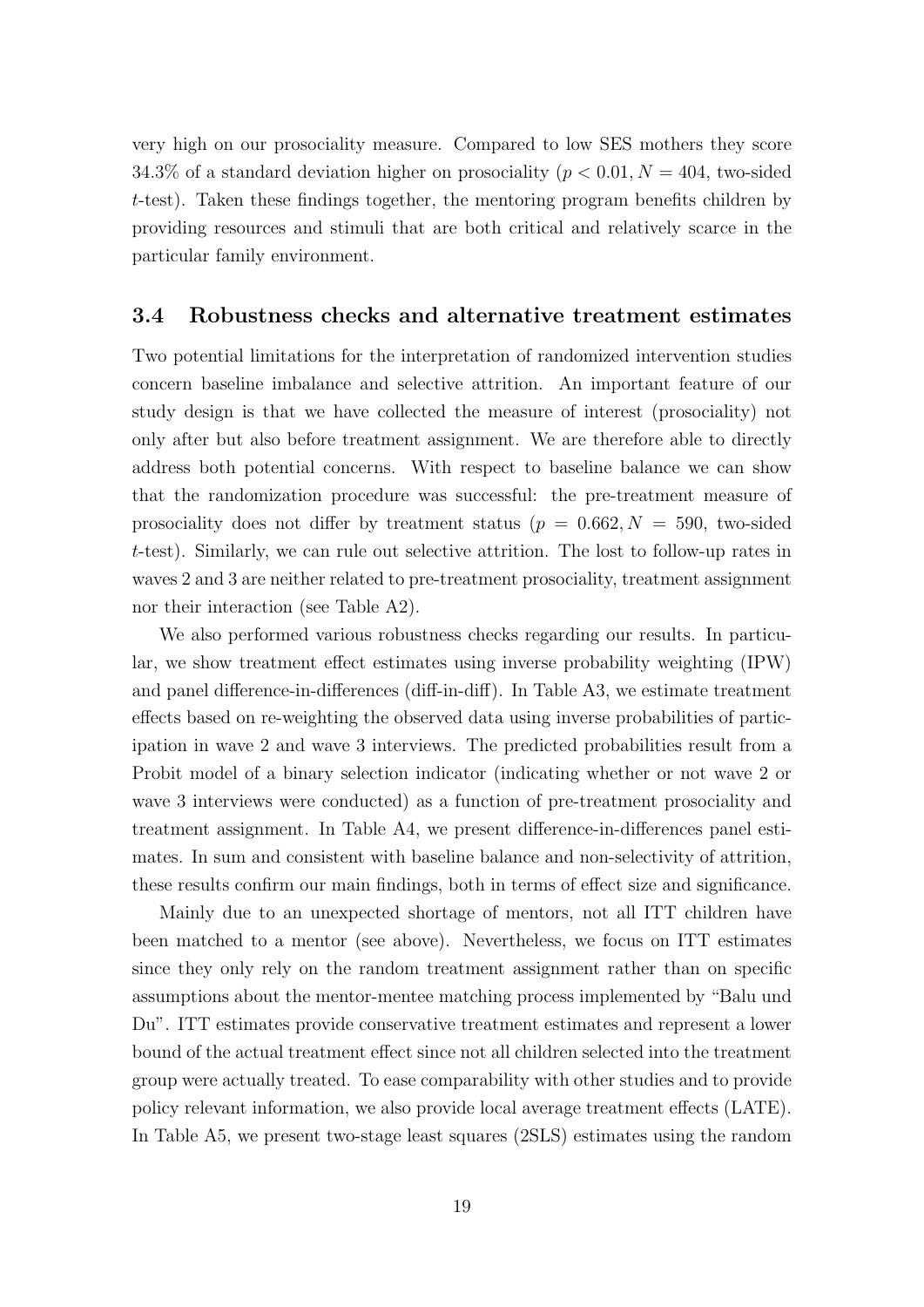assignment as an instrument for actual treatment. Note that by design control group children could not participate in the program (no always-takers) and therefore the LATE is the average effect on the treated. Given that the matching rate was  $73.9\%$ , the LATE estimates exceed the ITT effects by about 35%.

# 4 Conclusion

This study provides several important insights for understanding the formation of prosociality. First, we document the role of parental environment in terms of SES, social interaction patterns and intergenerational transmission. Second, our panel data allow us to document a general within-subject increase in prosociality for elementary school-age children. Using the panel dimension we also show that the effect of parental background is persistent over time. Third, our main result provides causal evidence on the effect of social environment on prosocial attitudes. The effect is significant both statistically and economically, and remarkably robust over time: The positive treatment effect of the enriched social environment is enduring and also observed two years after the end of the intervention. In terms of heterogeneous treatment effects, we provide evidence that the mentoring program is most effective for children who experience relatively little intensive social interaction in their home environment and whose mothers score relatively low on prosociality. In combination with the fact that the mentoring program provides intensive social interactions and that mentors are particularly prosocial, our findings suggest that the program serves as a substitute for prosocial stimuli in the family environment. All findings are based on a comprehensive measure of prosociality, consisting of the three facets altruism, trust and other-regarding behavior, using different elicitation methods, and statements from different sources.

We believe that our findings are of broad significance. Prosociality pervades human societies and is of fundamental importance at all levels of social interaction. Our findings show that prosociality is malleable and provide insights concerning the effectiveness of early childhood interventions. Investments, such as the mentoring program under study, have the potential to systematically affect character formation and to close developmental gaps arising from differences in the socio-economic family background. This is important in light of increasing social inequalities and the intergenerational persistence of life outcomes (Putnam, 2015; Aizer and Currie, 2014; Currie and Moretti, 2003; Case et al., 2002).

In addition, our study contributes to the debate on cultural evolution. Our results provide evidence in favor of theories of human social behaviors that do not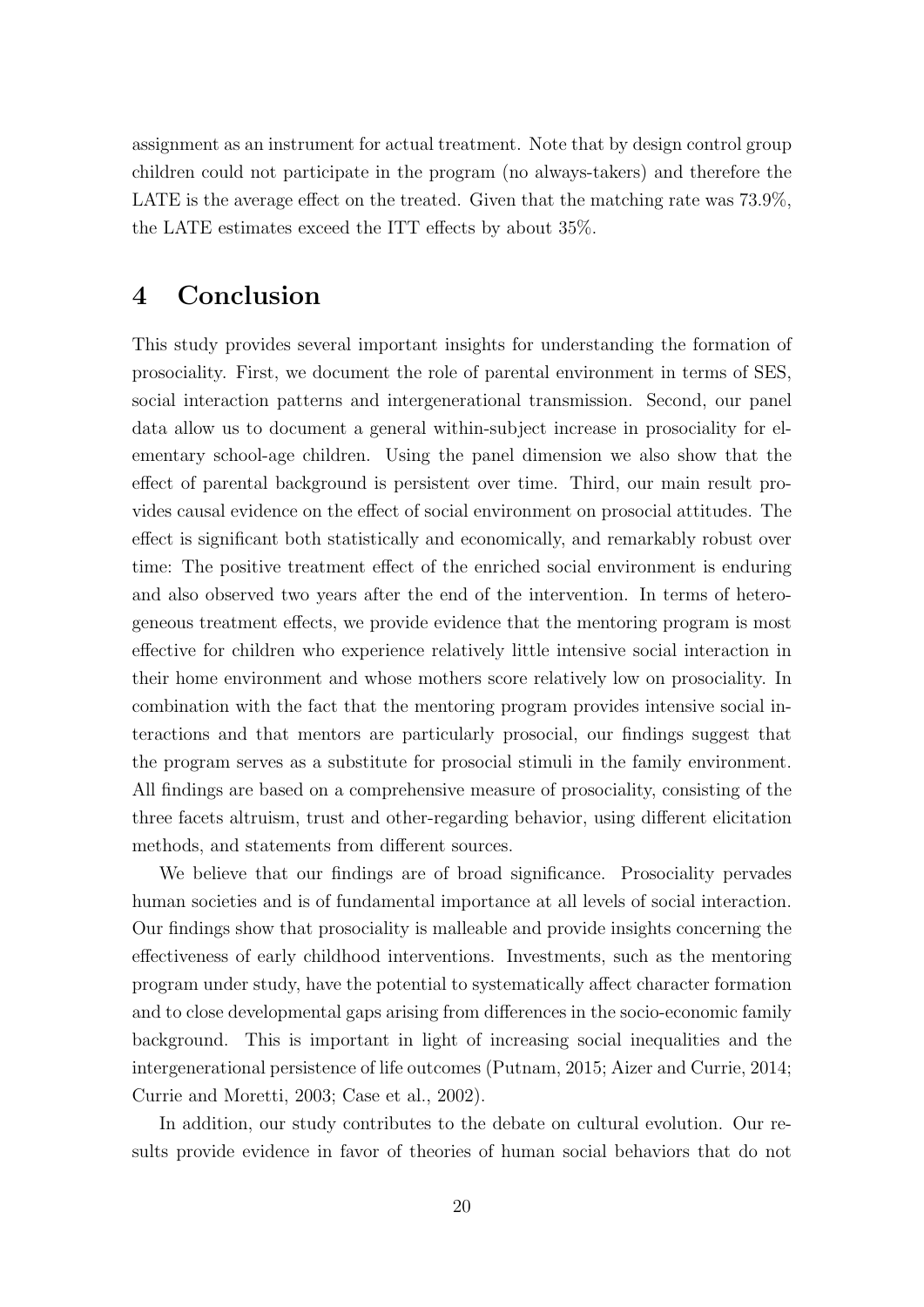exclusively rely on genetic causes but on patterns of social interaction such as teaching, imitation and learning in social environments (Boyd et al., 2011; Henrich et al., 2004; Fehr and Fischbacher, 2003; Boyd and Richerson, 1985). Previous support for theories of cultural evolution primarily relies on cross society comparisons. We contribute complementary evidence by showing substantial within-society heterogeneities in prosociality arising from randomly assigned social environments.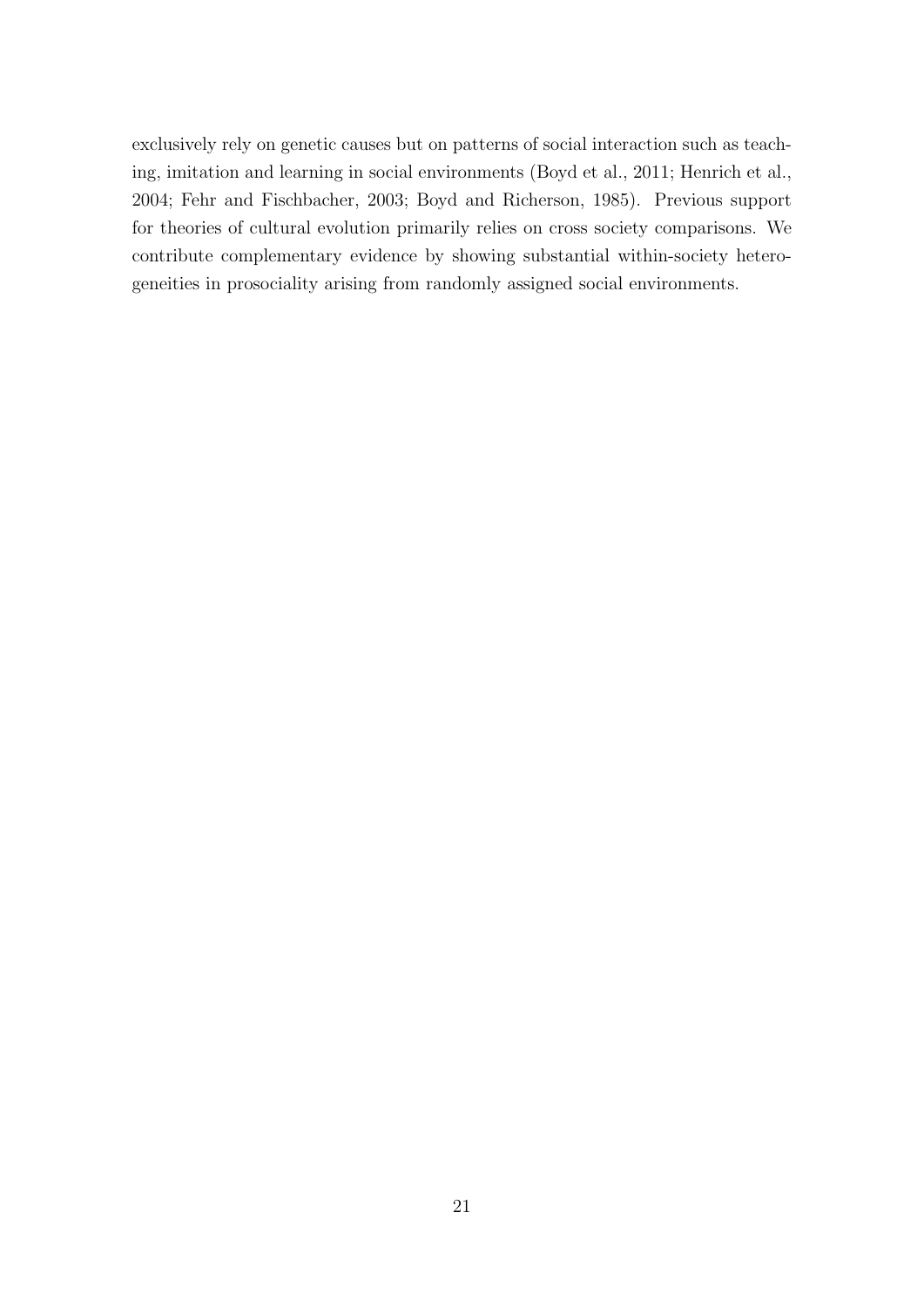## References

- Aizer, A. and Currie, J. (2014), 'The intergenerational transmission of inequality: Maternal disadvantage and health at birth', Science **344**(6186), 856–861.
- Alan, S., Baydar, N., Boneva, T., Crossley, T. F. and Ertac, S. (2013), 'Parental socialisation effort and the intergenerational transmission of risk preferences', IFS Working Paper W13/12.
- Alan, S. and Ertac, S. (2014), 'Good things come to those who (are taught how to) wait: Results from a randomized educational intervention on time preference', Discussion Paper .
- Almås, I., Cappelen, A. W., Sørensen, E. Ø. and Tungodden, B. (2010), 'Fairness and the development of inequality acceptance', Science 328(5982), 1176–1178.
- Bandura, A. (1986), Social foundations of thought and action, Englewood Cliffs, NJ Prentice Hall.
- Bandura, A. and Mischel, W. (1965), 'Modifications of self-imposed delay of reward through exposure to live and symbolic models.', Journal of Personality and Social  $Psychology 2(5), 698.$
- Bauer, M., Chytilová, J. and Pertold-Gebicka, B. (2014), 'Parental background and other-regarding preferences in children', Experimental Economics 17(1), 24–46.
- Becker, A., Deckers, T., Dohmen, T., Falk, A. and Kosse, F. (2012), 'The relationship between economic preferences and psychological personality measures', Annual Review of Economics 4(1), 453–478.
- Benenson, J. F., Pascoe, J. and Radmore, N. (2007), 'Children's altruistic behavior in the dictator game', Evolution and Human Behavior 28(3), 168–175.
- Bettinger, E. and Slonim, R. (2006), 'Using experimental economics to measure the effects of a natural educational experiment on altruism', Journal of Public Economics 90(8), 1625–1648.
- Bisin, A. and Verdier, T. (2001), 'The economics of cultural transmission and the dynamics of preferences', Journal of Economic Theory 97(2), 298–319.
- Boyd, R. and Richerson, P. J. (1985), Culture and the evolutionary process, University of Chicago Press, Chicago.
- Boyd, R., Richerson, P. J. and Henrich, J. (2011), 'The cultural niche: Why social learning is essential for human adaptation', Proceedings of the National Academy of Sciences 108, 10918–10925.
- Burks, S. V., Nosenzo, D., Anderson, J., Bombyk, M., Ganzhorn, D., Goette, L. and Rustichini, A. (2016), 'Lab measures of other-regarding preferences can predict some related on-the-job behavior: Evidence from a large scale field experiment', IZA Discussion Paper Series 9767.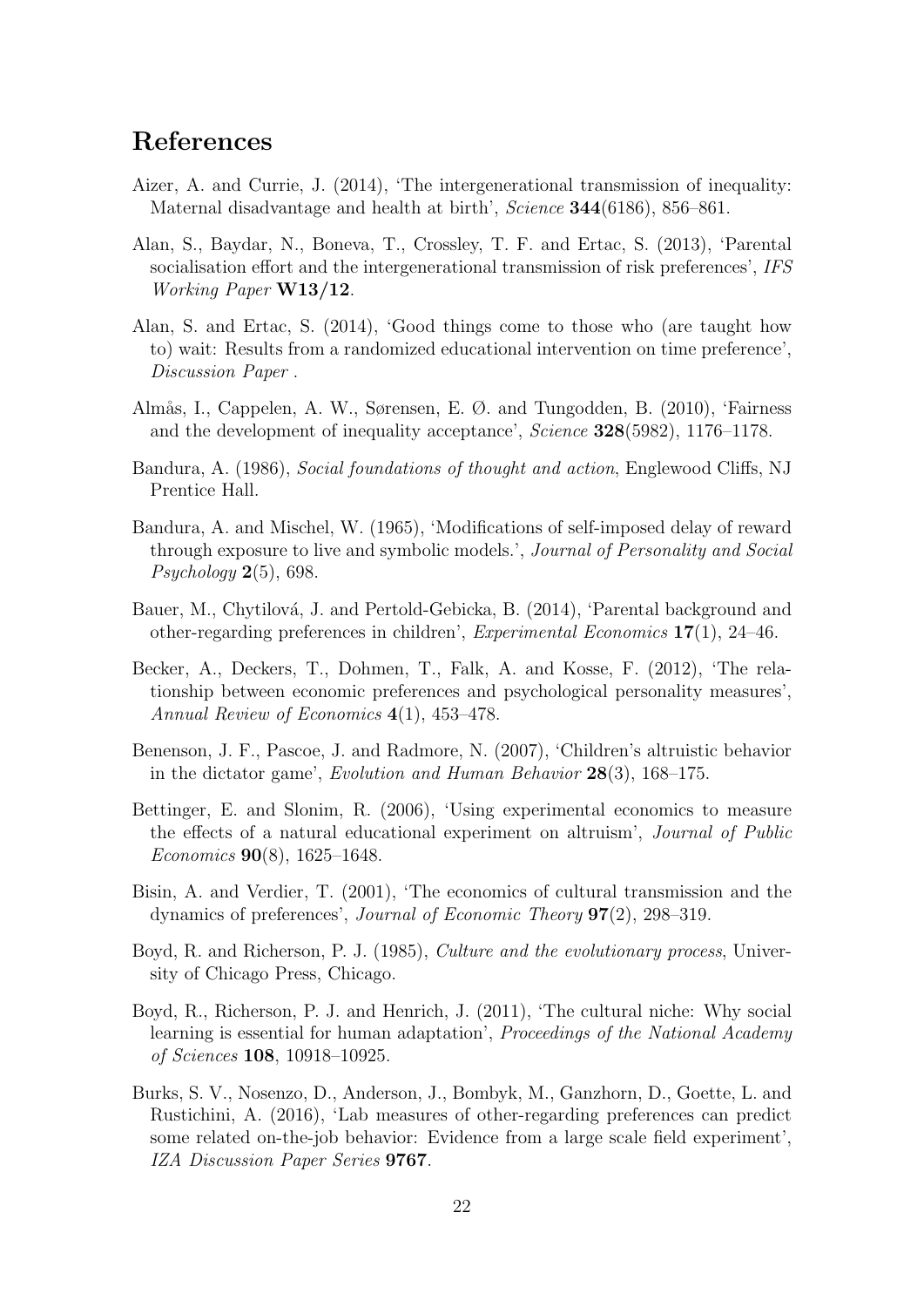- Carpenter, J. and Seki, E. (2011), 'Do social preferences increase productivity? Field experimental evidence from fishermen in Toyama Bay', *Economic Inquiry* 49(2), 612–630.
- Case, A., Lubotsky, D. and Paxson, C. (2002), 'Economic status and health in childhood: The origins of the gradient', American Economic Review 92(5), 1308– 1334.
- Cesarini, D., Dawes, C. T., Fowler, J. H., Johannesson, M., Lichtenstein, P. and Wallace, B. (2008), 'Heritability of cooperative behavior in the trust game', Proceedings of the National Academy of Sciences 105(10), 3721–3726.
- Cesarini, D., Dawes, C. T., Johannesson, M., Lichtenstein, P. and Wallace, B. (2009), 'Genetic variation in preferences for giving and risk taking', The Quarterly Journal of Economics pp. 809–842.
- Chetty, R., Hendren, N. and Katz, L. F. (2016), 'The effects of exposure to better neighborhoods on children: New evidence from the moving to opportunity experiment', American Economic Review 106 (4).
- Cooper, D. and Kagel, J. H. (2009), 'Other regarding preferences: a selective survey of experimental results', Handbook of Experimental Economics 2.
- Cunha, F. and Heckman, J. (2007), 'The technology of skill formation', American Economic Review  $97(2)$ , 31-47.
- Currie, J. and Moretti, E. (2003), 'Mother's education and the intergenerational transmission of human capital: Evidence from college openings', The Quarterly Journal of Economics 118(4), 1495–1532.
- Dohmen, T., Falk, A., Huffman, D. and Sunde, U. (2012), 'The intergenerational transmission of risk and trust attitudes', The Review of Economic Studies  $79(2)$ , 645–677.
- Falk, A., Becker, A., Dohmen, T., Huffman, D. and Sunde, U. (2016), 'An experimentally validated preference module', Unpublished manuscript, University of Bonn .
- Fehr, E., Bernhard, H. and Rockenbach, B. (2008), 'Egalitarianism in young children', Nature 454(7208), 1079–1083.
- Fehr, E. and Fischbacher, U. (2003), 'The nature of human altruism', Nature 425(6960), 785–791.
- Fehr, E., Fischbacher, U., von Rosenbladt, B., Schupp, J. and Wagner, G. G. (2002), 'A nation-wide laboratory', Journal of Applied Social Science Studies 122, 519– 542.
- Fehr, E. and Gächter, S. (2002), 'Altruistic punishment in humans', Nature 415(6868), 137–140.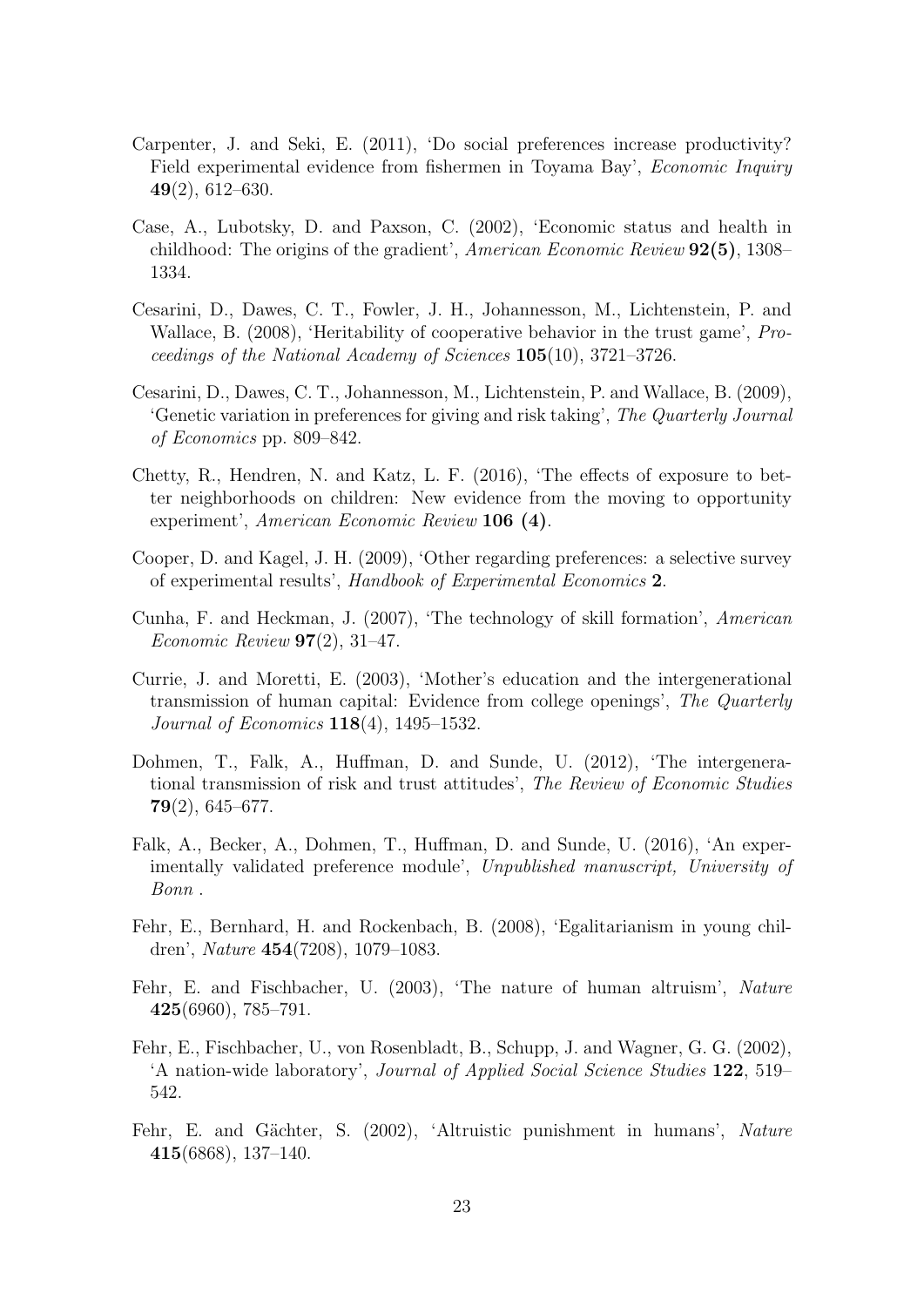- Fehr, E., Glätzle-Rützler, D. and Sutter, M. (2013), 'The development of egalitarianism, altruism, spite and parochialism in childhood and adolescence', European Economic Review 64, 369–383.
- Goodman, R. (1997), 'The strengths and difficulties questionnaire: a research note', Journal of Child Psychology and Psychiatry 38(5), 581–586.
- Guiso, L., Sapienza, P. and Zingales, L. (2009), 'Cultural biases in economic exchange?', The Quarterly Journal of Economics  $124(3)$ , 1095–1131.
- Harbaugh, W. T. and Krause, K. (2000), 'Children's altruism in public good and dictator experiments', *Economic Inquiry* **38**(1), 95–109.
- Heckman, J. J. (2008), 'Schools, skills, and synapses', *Economic Inquiry* 46(3), 289– 324.
- Heckman, J. J. (2013), Giving kids a fair chance, MIT Press, Cambridge.
- Henrich, J., Boyd, R., Bowles, S., Camerer, C., Fehr, E. and Gintis, H. (2004), Foundations of human sociality: Economic experiments and ethnographic evidence from fifteen small-scale societies, Oxford University Press.
- Kautz, T., Heckman, J. J., Diris, R., Ter Weel, B. and Borghans, L. (2014), 'Fostering and measuring skills: Improving cognitive and non-cognitive skills to promote lifetime success', OECD Education Working Paper 110.
- Knack, S. and Keefer, P. (1997), 'Does social capital have an economic payoff? A cross-country investigation', The Quarterly Journal of Economics pp. 1251–1288.
- Kosfeld, M., Heinrichs, M., Zak, P. J., Fischbacher, U. and Fehr, E. (2005), 'Oxytocin increases trust in humans', Nature 435(7042), 673–676.
- Kosse, F. and Pfeiffer, F. (2012), 'Impatience among preschool children and their mothers', Economics Letters 115(3), 493–495.
- La Porta, R., Lopez-De-Silane, F., Shleifer, A. and Vishny, R. W. (1997), 'Trust in large organizations', American Economic Review 87, 333–338.
- Lang, F. R., John, D., Lüdtke, O., Schupp, J. and Wagner, G. G. (2011), 'Short assessment of the big five: robust across survey methods except telephone interviewing', Behavior Research Methods 43(2), 548–567.
- Müller-Kohlenberg, H. and Drexler, S. (2013), *Mentoring: Practices, Potential Chal*lenges and Benefits, Nova Science Publishers, New York.
- Ostrom, E., Dietz, T., Dolsak, N., Stern, P. C., Stonich, S. and Weber, E. U. (2002), The Drama of the Commons, National Academies Press, Washington D.C.
- Putnam, R. D. (2015), *Our kids: The American dream in crisis*, Simon and Schuster, New York.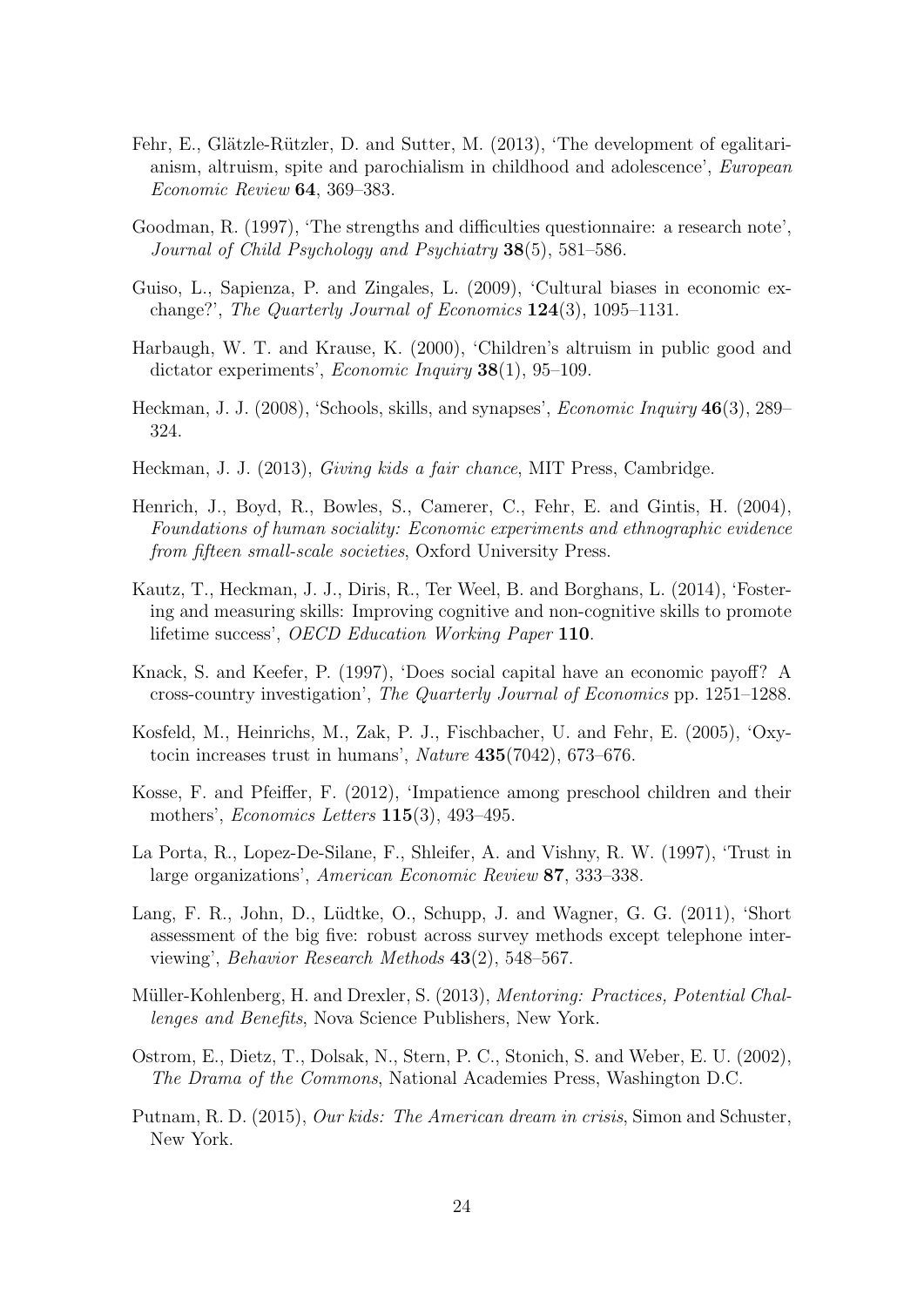- Rao, G. (2013), 'Familiarity does not breed contempt: Diversity, discrimination and generosity in delhi schools', Discussion Paper .
- Rodríguez-Planas, N. (2012), 'Mentoring, educational services, and incentives to learn: What do we know about them?', Evaluation and program planning 35(4), 481–490.
- Skinner, B. F. (1953), Science and human behavior, Macmillan, New York.
- Sutter, M. and Kocher, M. G. (2007), 'Trust and trustworthiness across different age groups', Games and Economic Behavior 59(2), 364–382.
- Wagner, G. G., Frick, J. R. and Schupp, J. (2007), 'The German Socio-Economic Panel Study (SOEP)–Scope, Evolution and Enhancements', Journal of Applied Social Science Studies 127(1), 139-169.
- Zumbuehl, M., Dohmen, T. and Pfann, G. (2013), 'Parental investment and the intergenerational transmission of economic preferences and attitudes', IZA Discussion Paper Series 7476.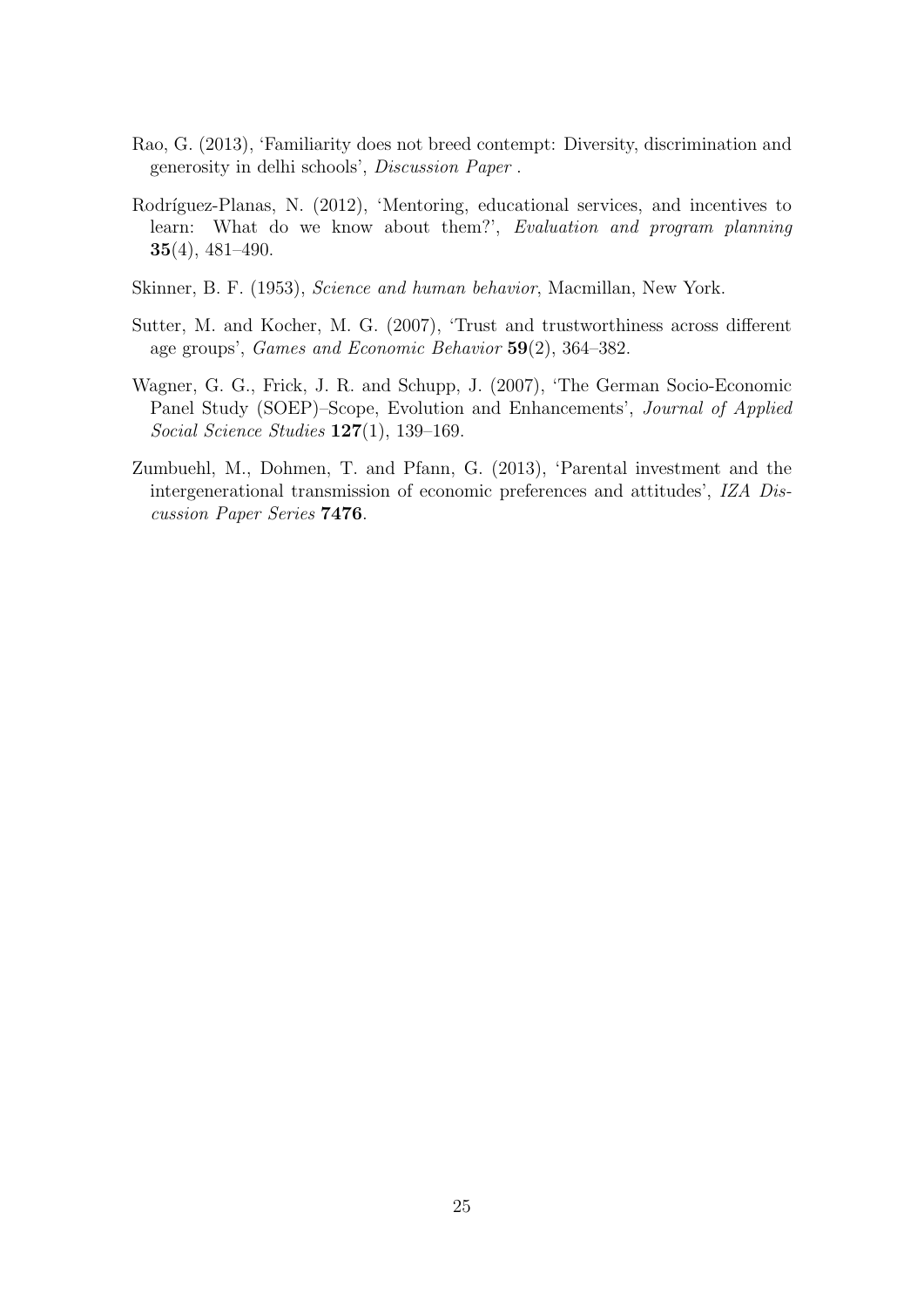# Appendix



### Additional Tables and Figures

Figure A1: Length of mentor-mentee relations and numbers of meetings. The left panel shows a reverse cumulative probability plot. It indicates that more than 50% of the pairs met for 12 months, more than 80% of the pairs met at least for six months. The mean is 9.3 months. The right panel shows a histogram of the number of meetings. The number of meetings for most of the pairs is centred around the mean of 22.8.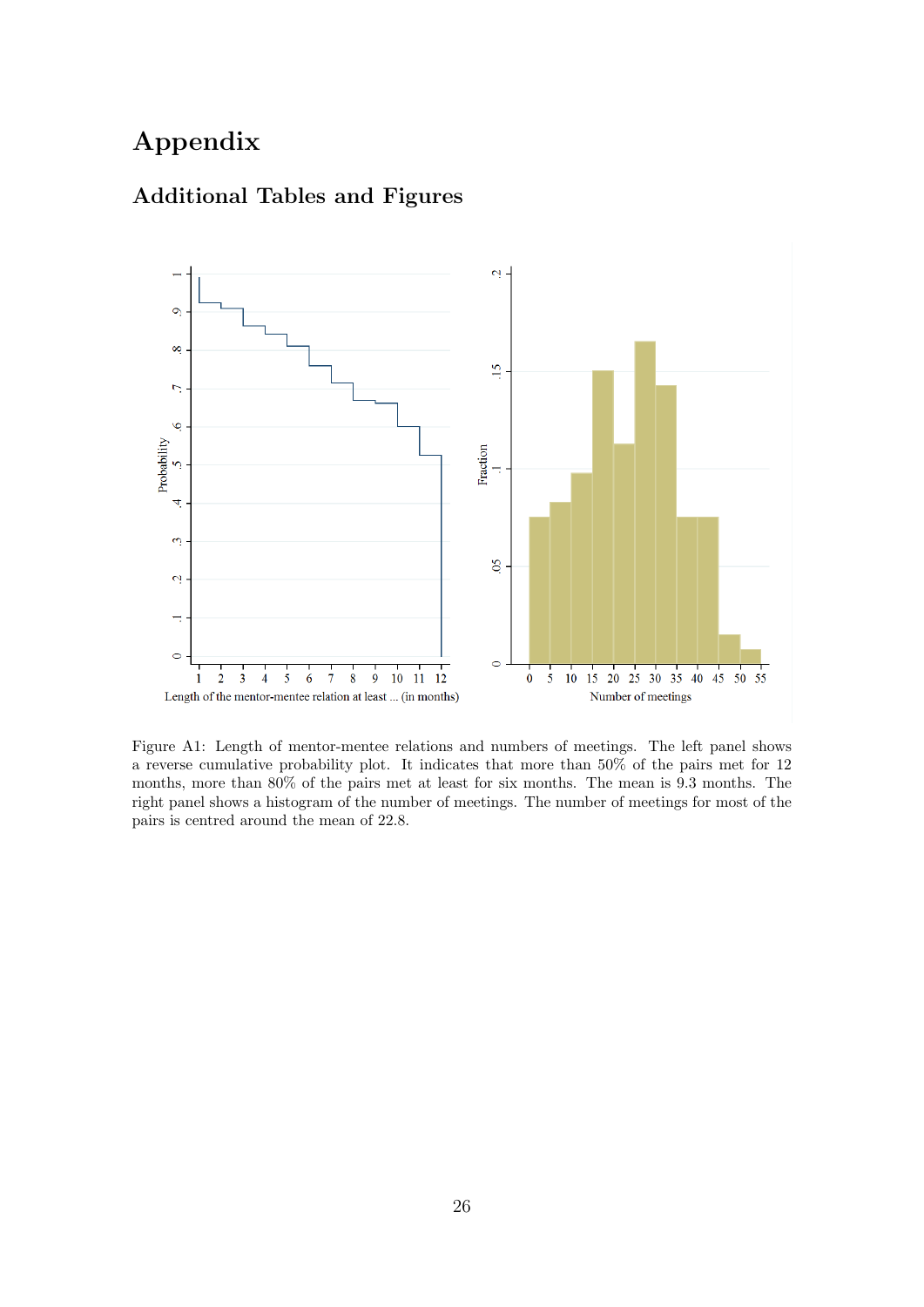

Figure A2: Toys arranged in four categories (example).

How much do you agree to this statement?



Figure A3: Rating scale used in the children survey.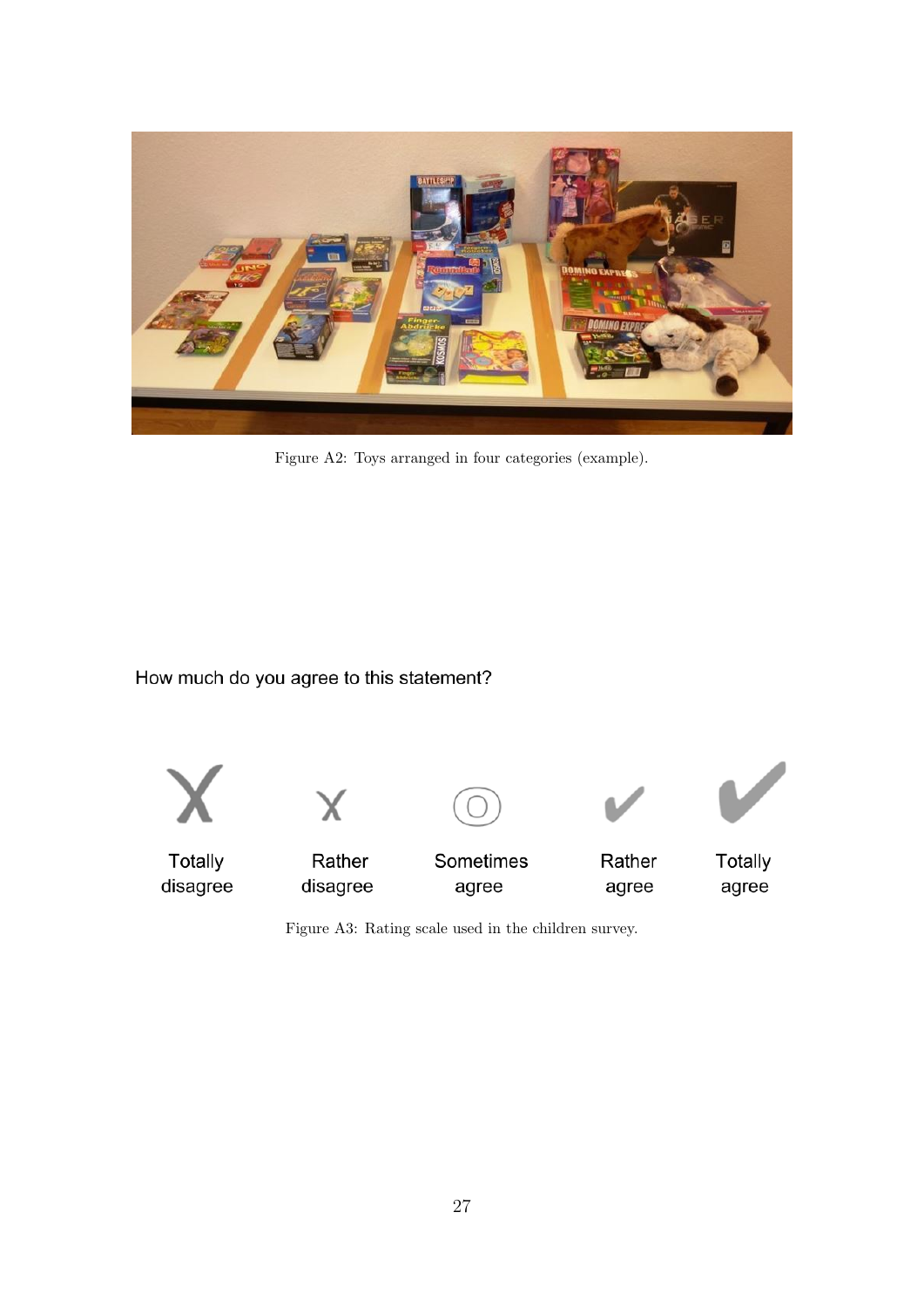

Figure A4: Subgroups of combinations of parental SES characteristics (ordered by means of children's prosociality). Number of observations for every subgroup is displayed in brackets (in sum  $N = 427$ , Control High SES and Control Low SES). The prosociality measure of children is constructed as equally weighted scores of standardized measures of altruism, trust and other-regarding behavior, respectively. The scale on the y-axis indicates z-scores (i.e., standardized measures) of children's prosociality. Error bars show standard errors of the means (SEM).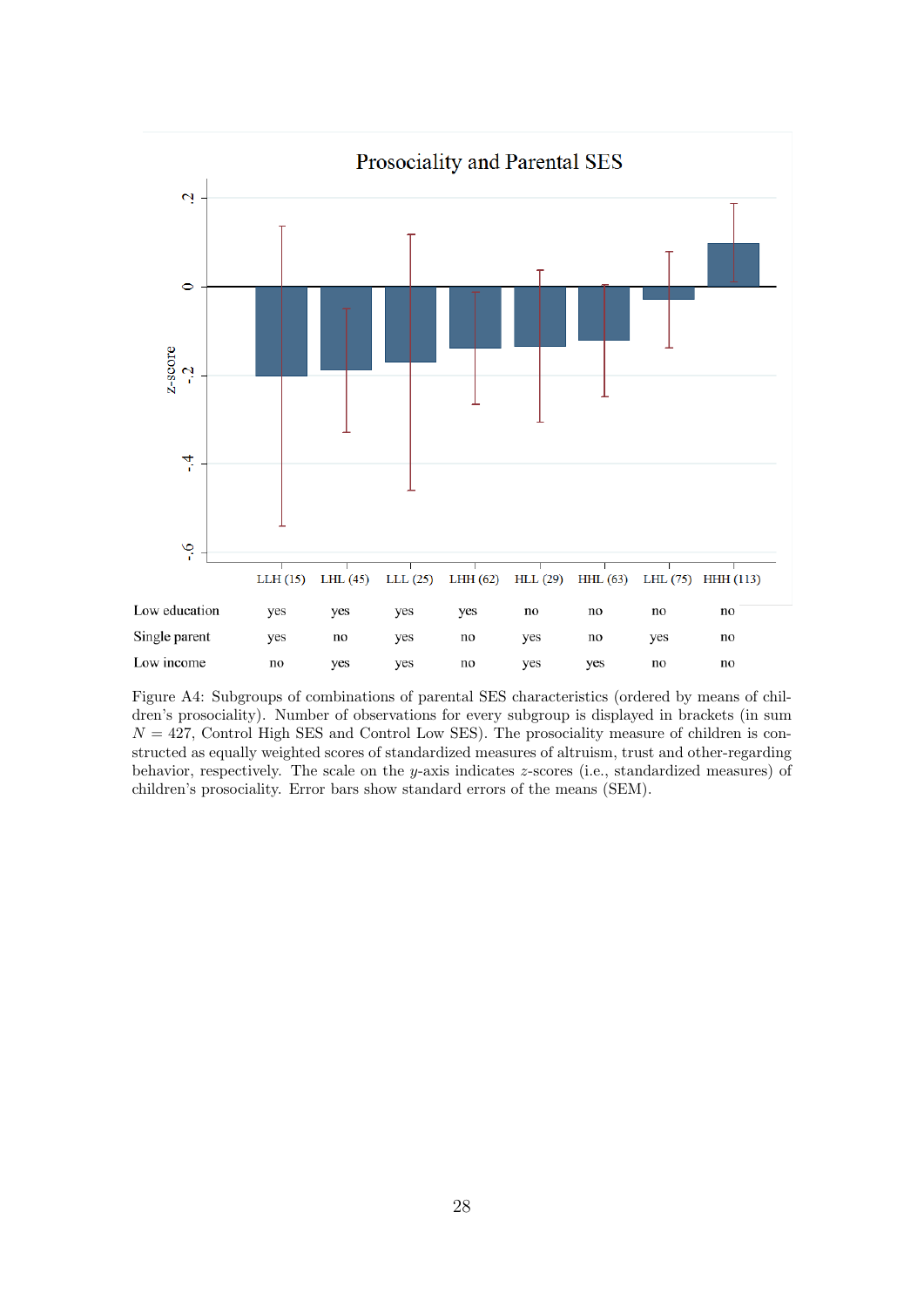|                        | Prosociality | Altruism          | Trust     | Other-regard.<br>behavior |
|------------------------|--------------|-------------------|-----------|---------------------------|
|                        | (1)          | $\left( 2\right)$ | (3)       | $\left( 4\right)$         |
| <b>Treatment Dummy</b> | $0.294***$   | $0.199**$         | $0.235**$ | 0.108                     |
|                        | [0.093]      | [0.095]           | [0.098]   | [0.097]                   |
| Cologne Dummy          | 0.086        | 0.070             | 0.105     | $-0.016$                  |
|                        | [0.103]      | [0.105]           | [0.104]   | [0.101]                   |
| Constant               | $-0.191*$    | $-0.147$          | $-0.167*$ | $-0.039$                  |
|                        | [0.100]      | [0.104]           | [0.101]   | [0.098]                   |
| Observations           | 494          | 493               | 494       | 492                       |
| Adjusted $R^2$         | 0.014        | 0.004             | 0.008     | $-0.001$                  |

Table A1: Treatment effects for the joint measure and facets of prosociality conditional on city of residence. Coefficients are OLS estimates based on post-treatment data (wave 2), with robust standard errors in brackets. The inclusion of a Cologne dummy (zero if living in Bonn) accounts for the fact that the assignment into treatment was random conditional on city of residence. The prosociality measure is constructed as equally weighted score of standardized measures of altruism, trust and other-regarding behavior. \*\*\*, \*\*, \* indicate significance at 1-, 5-, and 10-percent level, respectively. A joint F-test rejects the null-hypothesis of a zero treatment effect for the three facets of prosociality (altruism, trust, other-regarding behavior;  $p = 0.010, F = 3.78, N = 491$ ).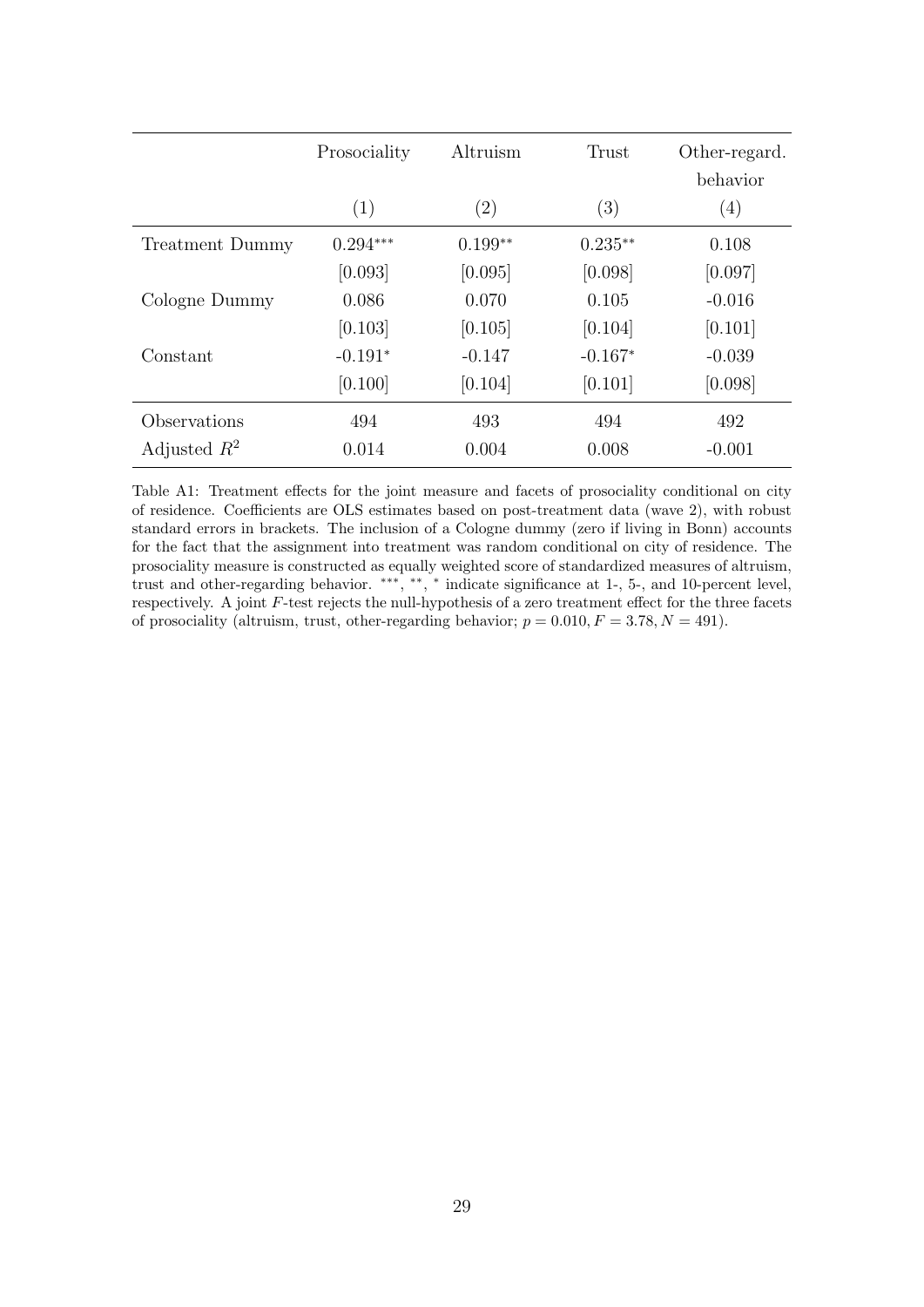|                       | Assigned to treatment | Lost to follow-up |            |
|-----------------------|-----------------------|-------------------|------------|
|                       |                       | Wave 2            | Wave 3     |
|                       | (1)                   | (2)               | (3)        |
| Prosociality (wave 1) | 0.009                 | 0.015             | $-0.007$   |
|                       | [0.020]               | [0.020]           | [0.024]    |
| Treatment Dummy       |                       | $-0.022$          | $-0.003$   |
|                       |                       | [0.032]           | [0.040]    |
| PS x Treatment Dummy  |                       | $-0.021$          | $-0.026$   |
|                       |                       | [0.031]           | [0.039]    |
| Constant              | $0.361***$            | $0.172***$        | $0.300***$ |
|                       | [0.020]               | [0.020]           | [0.024]    |
| Restricted to low SES | Yes                   | Yes               | Yes        |
| Observations          | 590                   | 590               | 590        |
| Adjusted $R^2$        | $-0.001$              | $-0.003$          | $-0.003$   |

Table A2: Checks for baseline balance and selective attrition. In column (1) we test for baseline balance. The dependent variable is one if a child was selected into the Treatment Low SES group and zero if selected into the Control Low SES group. In columns (2) and (3) we test for selective attrition. The dependent variable is one if a child is lost to follow-up, i.e., did not take part in the wave 2 or wave 3 interviews, and zero otherwise. The explanatory variable prosociality is constructed as equally weighted score of standardized measures of altruism, trust and otherregarding behavior. Standardization is conducted using the distribution of wave 2. All measures were collected before the treatment assignment took place. Displayed coefficients are OLS estimates with robust standard errors in brackets. \*\*\*, \*\*, \* indicate significance at 1-, 5-, and 10-percent level, respectively.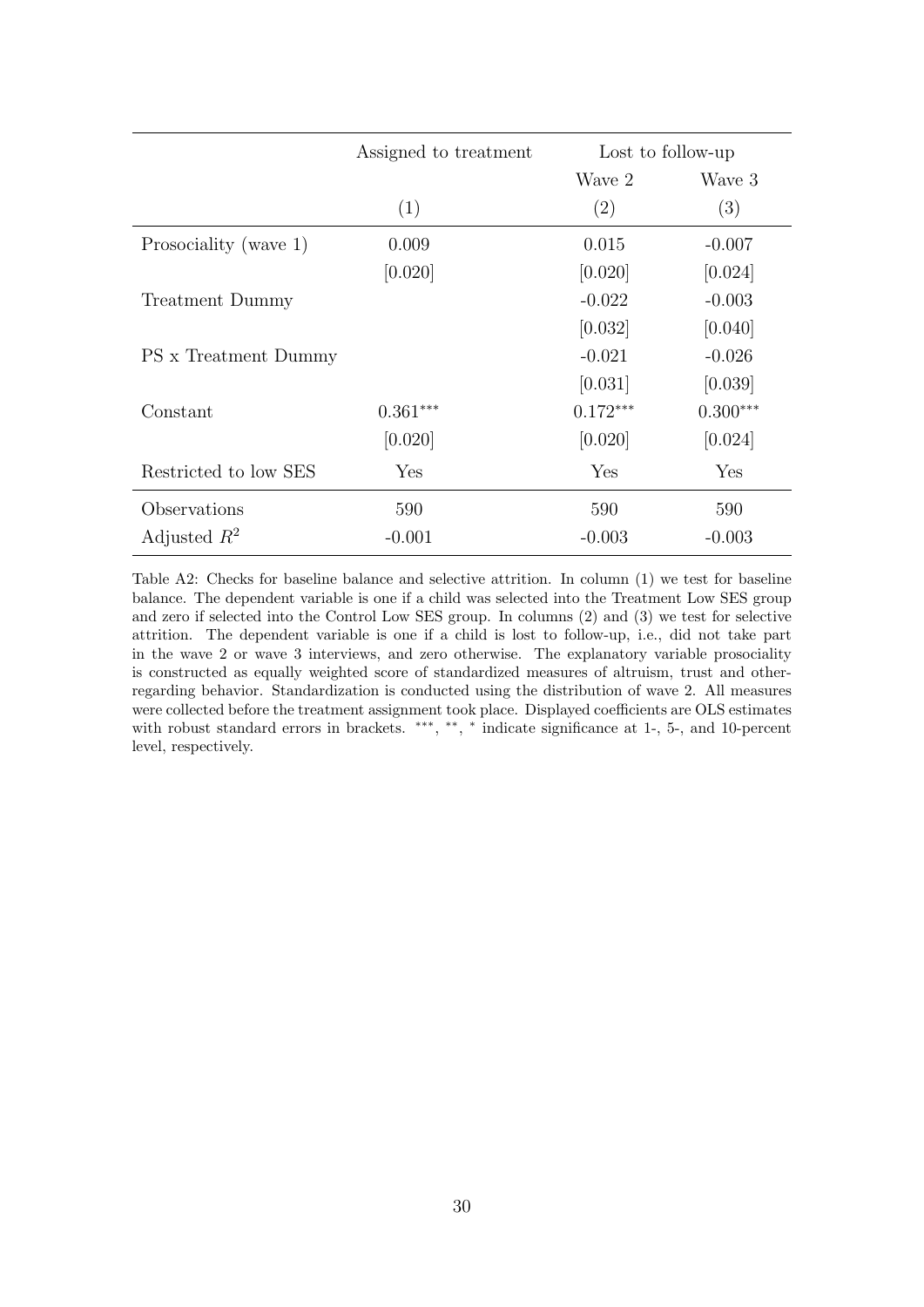|                 |            | Prosociality |  |
|-----------------|------------|--------------|--|
|                 | Wave 2     | Wave 3       |  |
|                 | (1)        | (2)          |  |
| Treatment Dummy | $0.273***$ | $0.214**$    |  |
|                 | [0.092]    | [0.104]      |  |
| Constant        | $-0.118**$ | $0.332***$   |  |
|                 | [0.058]    | [0.060]      |  |
| Observations    | 494        | 411          |  |
| Adjusted $R^2$  | 0.015      | 0.008        |  |

Table A3: Treatment effects for prosociality in waves 2 and 3 using inverse probability weighting (IPW). Coefficients are weighted least-square (IPW) estimates with robust standard errors in brackets. The dependent variable in column (1) is the prosociality measure collected in wave 2. The dependent variable in column (2) is the prosociality measure collected in wave 3 (two-year follow-up). Weights are predicted inverse probabilities of not being lost to follow-up. Weights are estimated from a Probit model of a binary selection indicator (indicating whether wave 2 or wave 3 interview was conducted) regressed on baseline prosociality and treatment assignment. The prosociality measure is constructed as equally weighted score of standardized measures of altruism, trust and other-regarding behavior. Dependent variables are standardized. Standardization is conducted using the distribution of wave 2. \*\*\*, \*\*, \* indicate significance at 1-, 5-, and 10-percent level, respectively.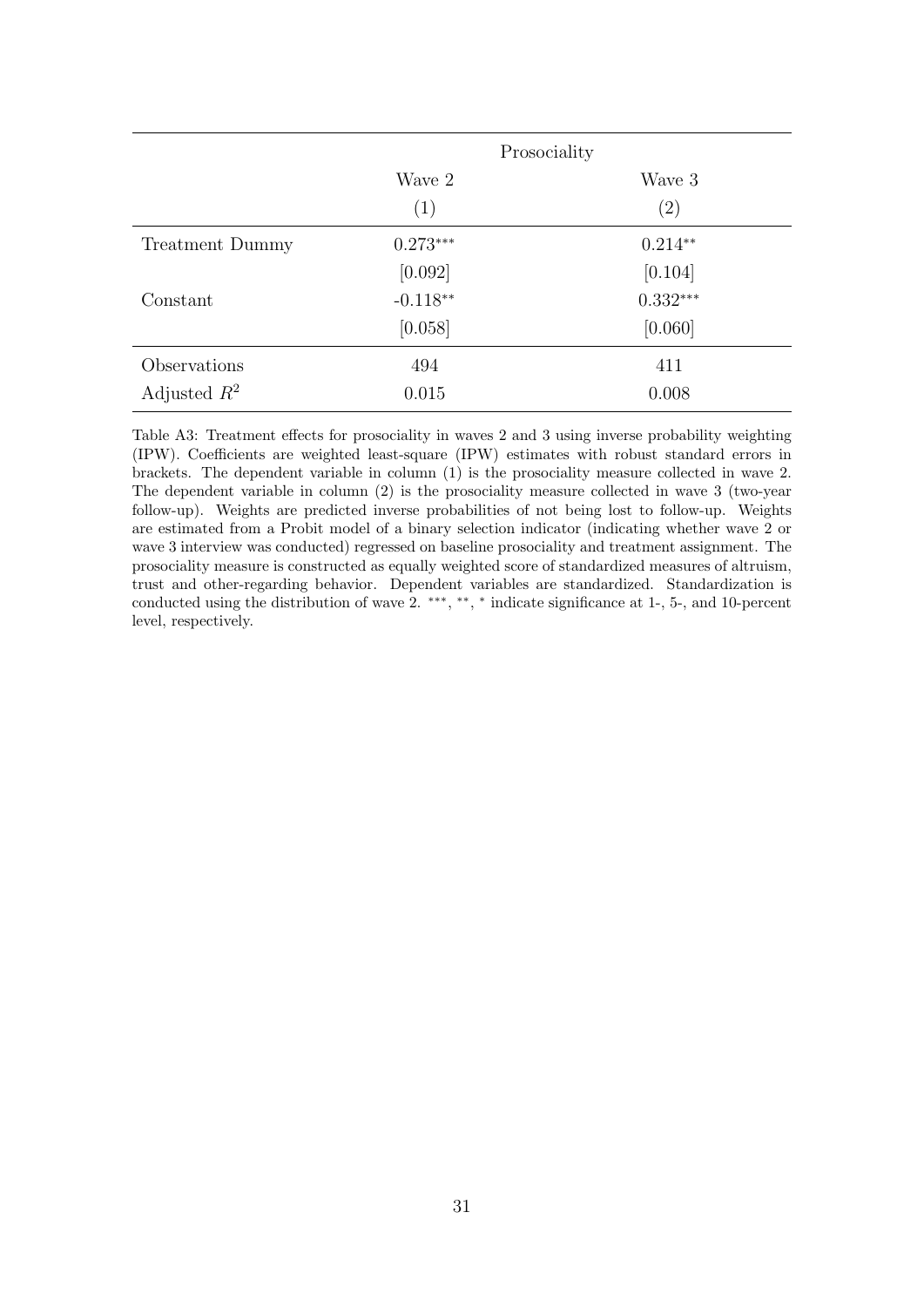|                          | Prosociality |                |  |
|--------------------------|--------------|----------------|--|
|                          | (1)          | (2)            |  |
| Treatment Dummy          | $0.254***$   | $0.202**$      |  |
|                          | [0.095]      | [0.091]        |  |
| Dummy Wave 2             | 0.092        | $0.111**$      |  |
|                          | [0.057]      | [0.056]        |  |
| Dummy Wave 3             |              | $0.467***$     |  |
|                          |              | [0.065]        |  |
| Constant                 | $-0.179***$  | $-0.175***$    |  |
|                          | [0.021]      | [0.026]        |  |
| Individual Fixed Effects | Yes          | Yes            |  |
| Considered waves         | $1$ and $2$  | $1, 2$ and $3$ |  |
| Observations             | 1,084        | 1,495          |  |

Table A4: Difference-in-differences treatment effects. Columns (1) and (2) show the coefficients of individual fixed-effects regressions with clustered standard errors (at the individual level) in brackets. The treatment dummy is zero for control group children in all waves, as well as for ITT children in wave 1. It is one for ITT children in waves 2 and 3. The dependent variable (prosociality) is constructed as equally weighted score of standardized measures of altruism, trust and other-regarding behavior, respectively. It is standardized using the distribution of wave 2. To account for the fact that the assignment into treatment was random conditional on city of residence, time-varying city effects (base: Cologne) are differenced out from the dependent variable, i.e., wave specific city fixed effects are estimated and subtracted. \*\*\*, \*\*, \* indicate significance at 1-, 5-, and 10-percent level, respectively.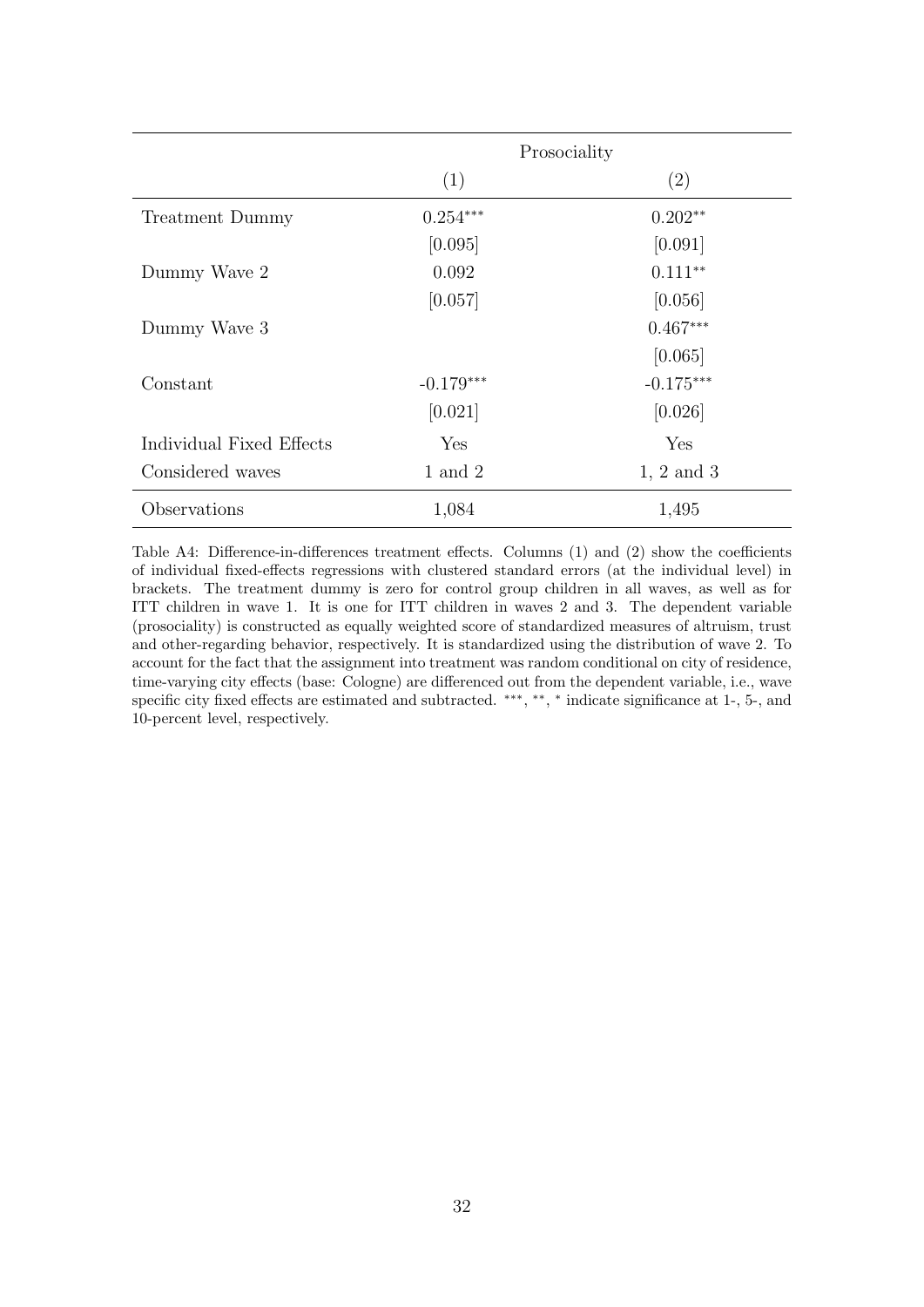|               | Prosociality | Altruism          | Trust     | Other-regard.<br>behavior |
|---------------|--------------|-------------------|-----------|---------------------------|
|               | (1)          | $\left( 2\right)$ | (3)       | (4)                       |
| <b>LATE</b>   | $0.398***$   | $0.270**$         | $0.318**$ | 0.146                     |
|               | [0.126]      | [0.129]           | [0.132]   | [0.131]                   |
| Cologne Dummy | 0.084        | 0.069             | 0.104     | $-0.017$                  |
|               | [0.103]      | [0.106]           | [0.103]   | [0.100]                   |
| Constant      | $-0.190*$    | $-0.147$          | $-0.166*$ | $-0.038$                  |
|               | [0.100]      | [0.104]           | [0.101]   | [0.098]                   |
| Observations  | 494          | 493               | 494       | 492                       |

Table A5: Local average treatment effect (LATE) analysis using random group assignment as instrument for actual treatment. 133 of the 180 children we intended to treat were actually matched with a mentor. The main reason for not matching all ITT children was a shortage of mentors. The prosociality measure is constructed as equally weighted score of standardized measures of altruism, trust and other-regarding behavior. All dependent variables are standardized. Coefficients are two-stage least-squares (2SLS) estimates using random assignment as an instrument for actual treatment, robust standard errors in brackets. \*\*\*, \*\*, \* indicate significance at 1-, 5-, and 10percent level, respectively. A joint F-test rejects the null-hypothesis of a zero treatment effect for the three components of prosociality (altruism, trust, other-regarding behavior;  $p = 0.010, F =$  $3.78, N = 491.$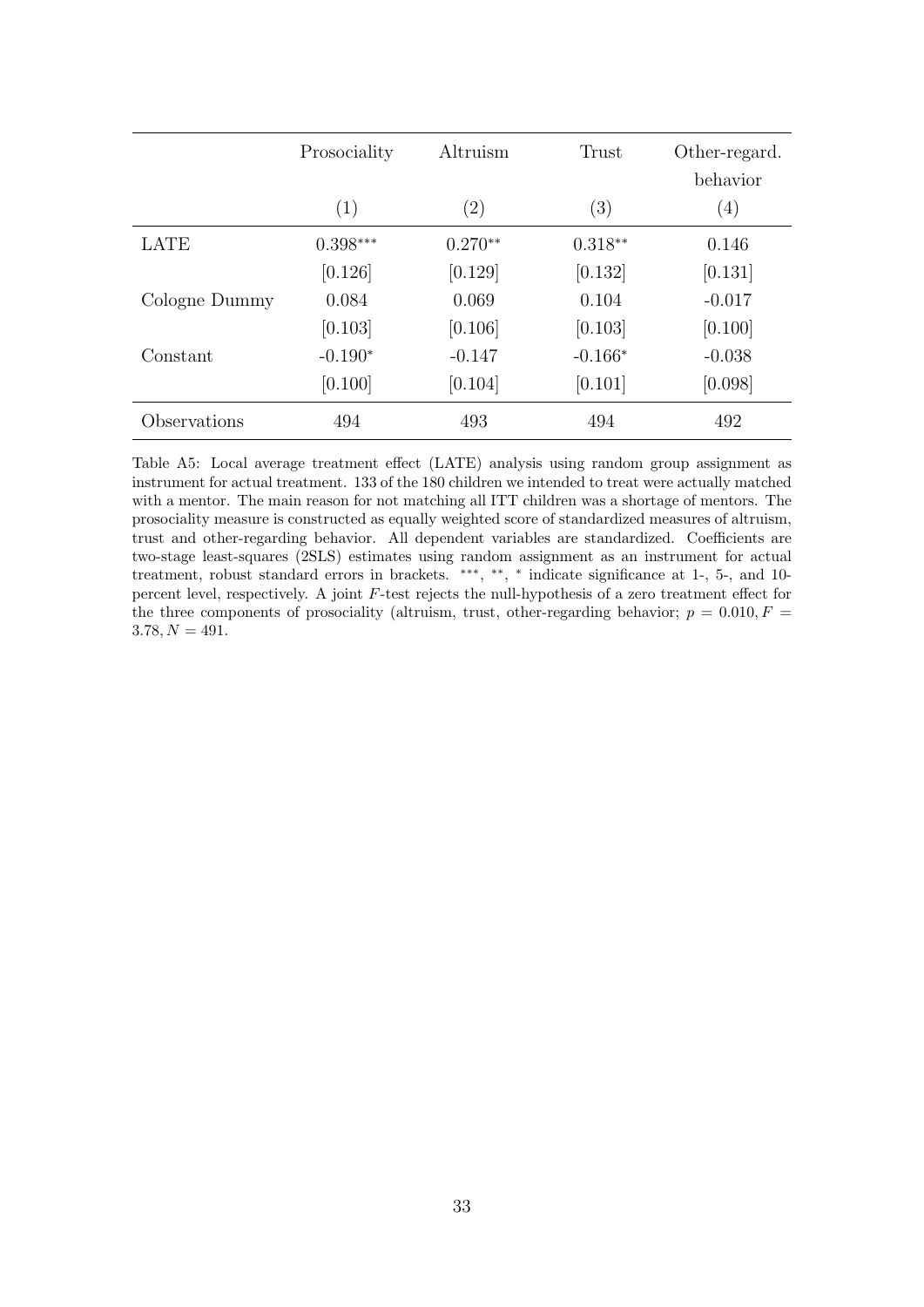### Experimental protocols (translations from German)

#### Binary dictator game

"Have a look at these paper stars I've got here."

 $\Rightarrow$  Show the stars to the child.

"We now want to play a game in which you can win stars. Later on you can exchange these stars for a present. The more stars you win the better will the present be you are going to get afterwards."

 $\Rightarrow$  Take the child to the boxes with the presents; explain that the presents become better/bigger going from box 1 to box 4 and that one needs more stars to get a better/bigger present.

"You get some stars and you can give stars to another child as well. Here I have two paper bags. One is for you. Let's write your name on it. The other bag is for another child that is of your age and also lives here in Bonn (Cologne). But both of us do not know exactly who that other child is. So we will not write a name on the second bag. The bags are for the stars that you and the other child are going to get in this game."

"Here are two sheets of paper."

 $\Rightarrow$  Place both sheets of paper in front of the child (right and left).

"On each sheet you can see two circles with arrows. On both sheets one arrow is pointing to the bag of the other child and the other arrow is pointing to you and your bag. On the first sheet I place one star in the circle that is closer to the bag of the other child and I place one star in the circle that is closer to you."

 $\Rightarrow$  Place the stars in the circles now.

"On the second sheet I place two stars in the circle that is closer to you. In the other circle that is pointing to the bag of the other child I place no star. You can now choose one of those sheets. If you choose this one, this arrow is pointing at you. That means you are getting what is placed in this circle, one star."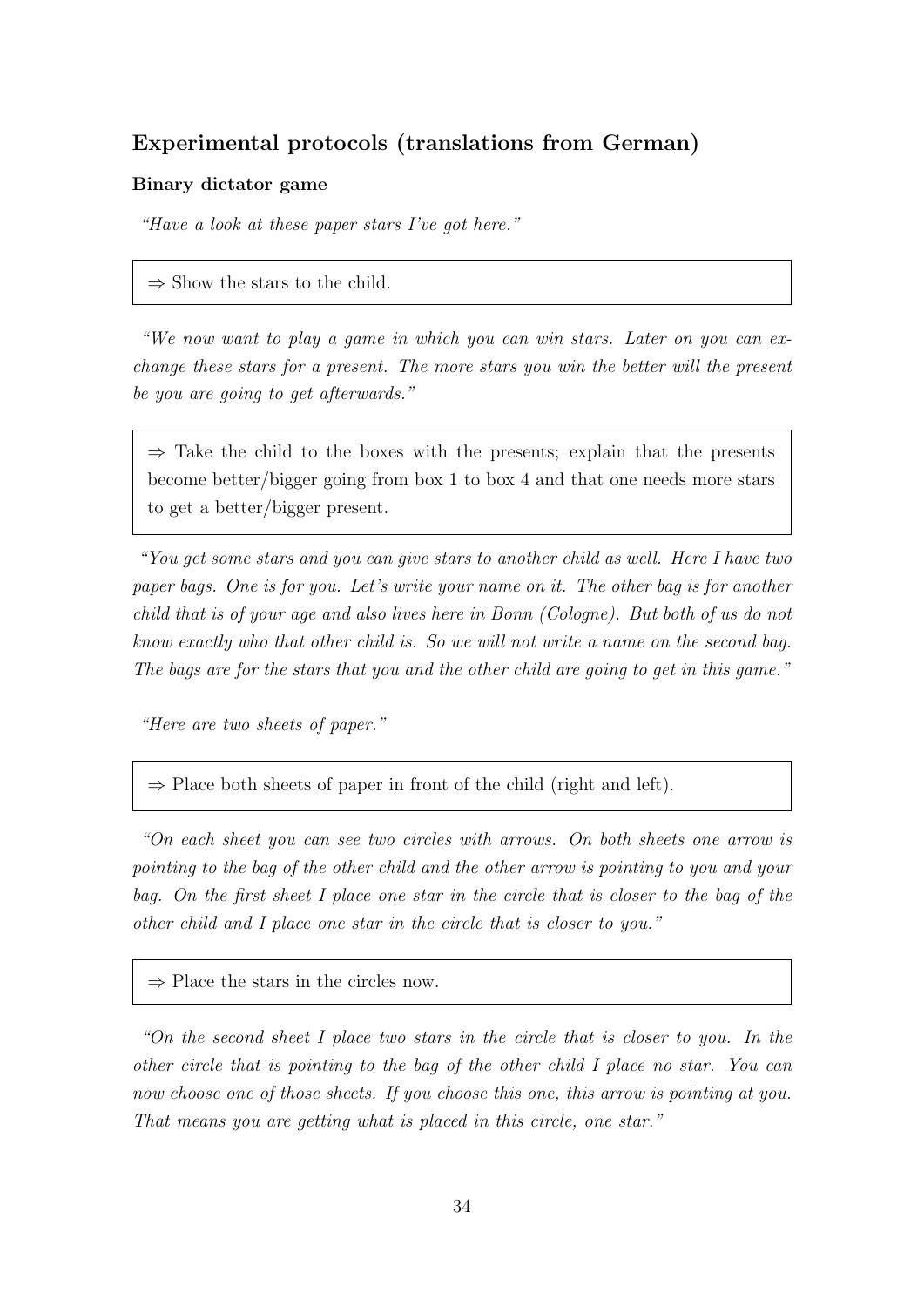$\Rightarrow$  Point to the respective circles.

"The other circle is pointing to the bag of the other child. This means that the other child is getting what is placed in this circle, one star. If you choose this sheet, you get two stars and the other child gets no star."

 $\Rightarrow$  Point to the first sheet.

"If you choose this sheet, what will the other child get? And what will you get?"

 $\Rightarrow$  Point to the second sheet.

"If you choose the second sheet, what will the other child get? And what will you get?"

### Check of understanding of the rules

 $\Rightarrow$  Repeat rules up to three times.

 $\Rightarrow$  If the child has difficulties answering the control questions explain the rules again. Ask the questions again. If the child does not understand the rules at all, play the game nonetheless so that the child will not be disappointed. Do not play the game if the child is frustrated due to the lack of understanding and does not want to play.

"Okay, which sheet do you choose?"

 $\Rightarrow$  After the decision, put the stars into the respective bags.

 $\Rightarrow$  **Remove both bags.** Place the bag of the participating child nearby. Put the bag of the other child away.

"I will make sure that the other child gets something nice for the stars."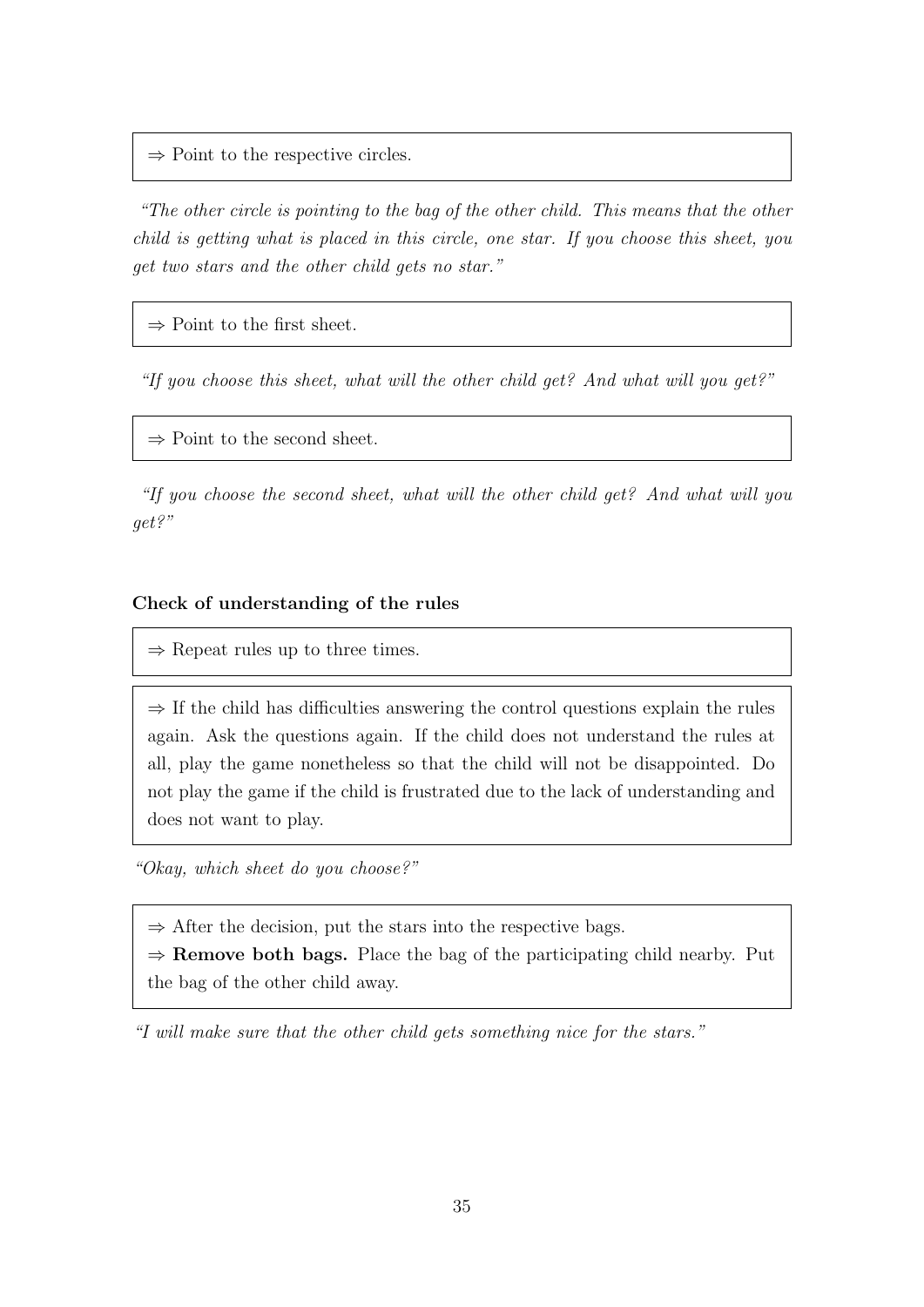#### Continuous dictator game A

"Now we will again play a game in which you can win stars. Later on you can exchange the stars for a present. The more stars you win the better your present will be. You will get some stars and you can give stars to another child as well. Here I have two paper bags. The first one is for you. Let's write your name on it. The second bag is for another child that is of your age and lives in this area but not in Bonn (Cologne). Both of us do not know who that other child is. Therefore we do not write a name on the second bag. The bags are for the stars that you and the other child will get in this game."

 $\Rightarrow$  Put both bags side by side on the table in front of the child.

"Look! Here are 6 stars."

 $\Rightarrow$  Put the stars in front of the child between the two bags.

"Now you can decide how many stars you put on your bag and how many you put on the bag of the other child. The stars on your bag (point to the bag) are for you. The stars on the other bag are for the other child from another town nearby. I will make sure that the other child gets something nice for the stars.

You can decide how you want to divide the stars. You can split the stars or you can put all stars on one bag. How do you want to divide the stars? Now, please put all 6 stars on the bags in a way you would like to have it."

 $\Rightarrow$  Child puts the stars on the bags.

"Okay. How many stars do you get? And how many stars does the other child get?"

 $\Rightarrow$  In case the answers are not correct: explain the correct answer and ask for new suggestion. In case both answers are correct:

"Fine. Let's now put the stars in the bags."

 $\Rightarrow$  Remove the bags.